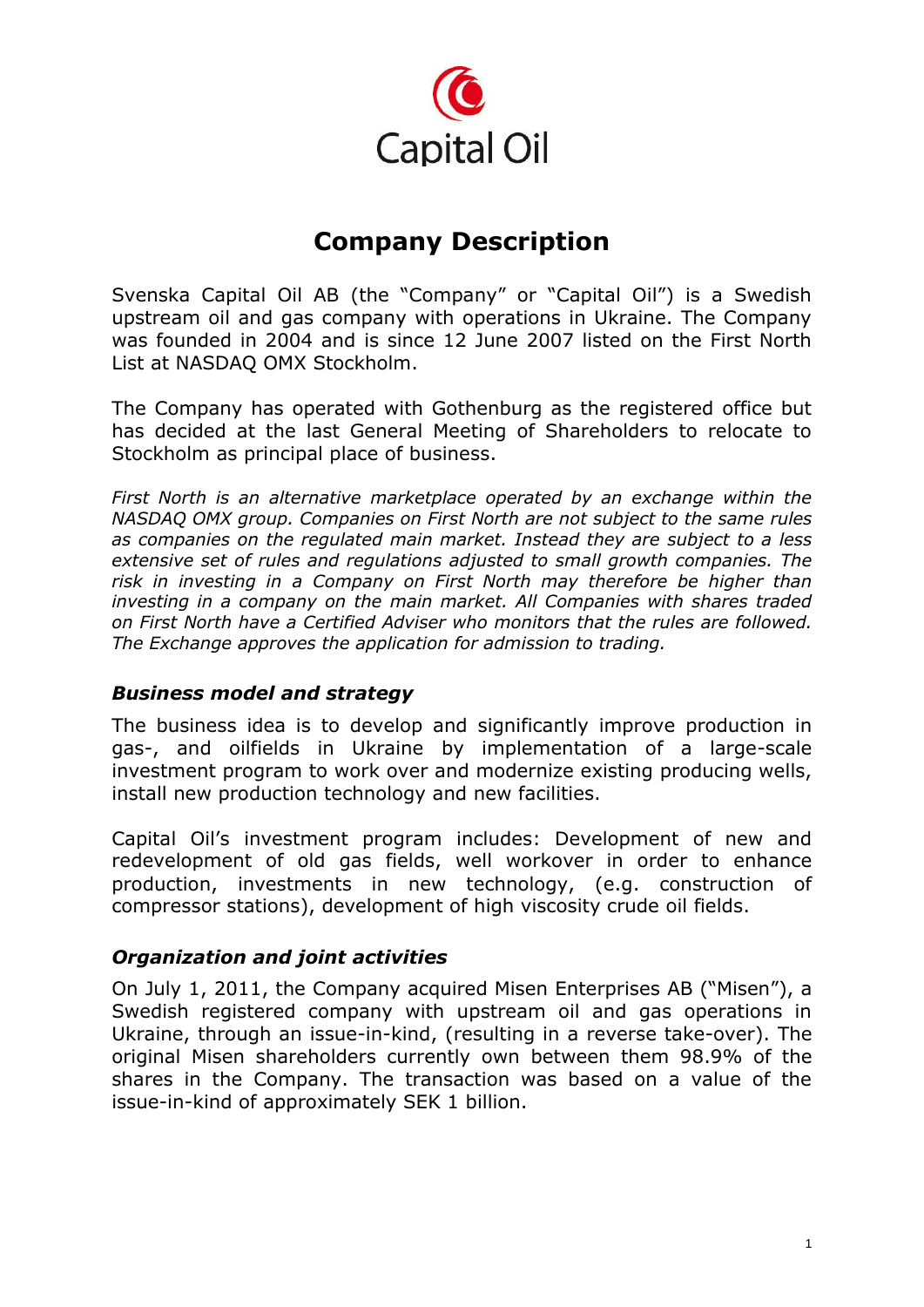

The reason for conducting the reverse take-over was that Capital Oil did not have any value creating operations before Misen was acquired. The management did engage in a long and thorough search in order to find operations that could be acquired and create value for the shareholders in Capital Oil in the long run. The reverse take-over with Misen was a good solution for all parties in the transaction.

Capital Oil, via its wholly owned subsidiaries Misen and LLC Karpatygaz ("Karpatygaz"), holds a 50.01% interest in a joint activity project (the "Project") governed by a Joint Activity Agreement (the "JAA") with Ukrgazvydobyvannya ("Ukrgasproduction"), the largest producer of natural gas in Ukraine itself a subsidiary of Naftogaz Ukraine (a state owned oil and gas company). Ukragasproduction holds the remaining 49.99% interest in the Project. Karpatygaz is the operator of the activities under the JAA.

The red figure below to the right depicts the actual legal structure of Capital Oil AB.



*Figure 1. Structure of the JAA*

The purpose of the Project is to significantly increase production from 26 selected onshore gas fields in the eastern part of Ukraine by implementation of the on-going, large-scale investment program to work over and modernize existing wells and facilities and install new field installations, such as compressors. In addition, the JAA covers development of two gas fields in the western part of Ukraine.

The gas fields and the gas that is produced are controlled by the JAA. The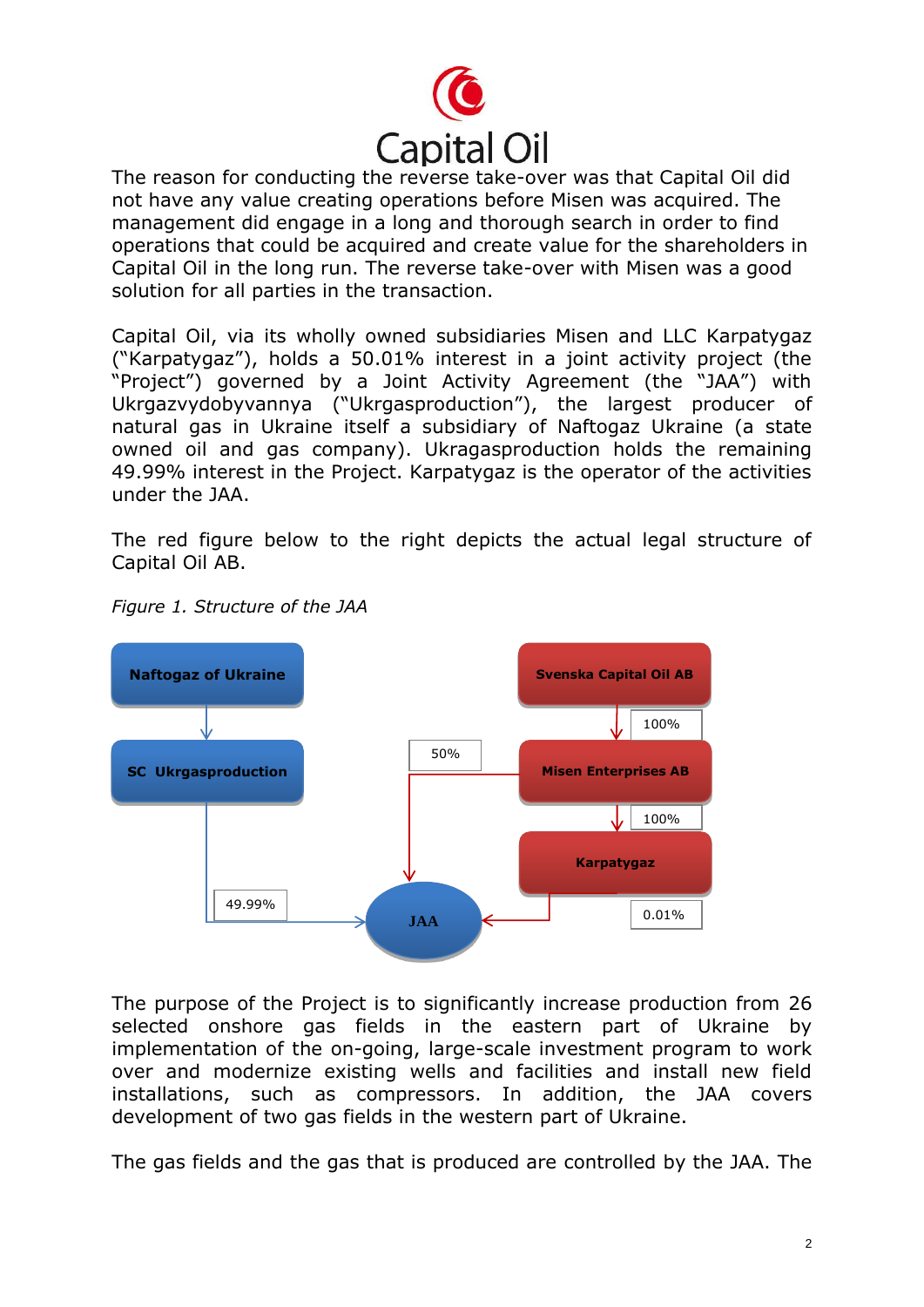gas fields in Ukraine are not owned by the operator as is the case in the US. The state owns the fields but they are controlled fully by the JAA during the period that the JAA is valid, which is 20 years for this JAA.

### *Overview of Naftogaz*

NJSC Naftogaz of Ukraine is a state owned and vertically integrated oil and gas company engaged in the full cycle of operations in gas and oil field exploration, development and production, drilling, gas and oil transport and storage, as well as supply of natural gas and LPG to consumers. Naftogas has 11 subsidiaries of which three are involved in different parts of the upstream industry; Ukrgasproduction, Ukrnafta and Chornomornaftogaz.

*SC Ukrgasproduction* is responsible for onshore gas production, and includes four gas producing units, including a drilling company and a gas and condensate processing plants.

*OJSC Ukrnafta* carries out oil production, and consists of 25 production and support units, including six drilling companies, six oil and gas production affiliates, and three gas processing plants.

*SJSC Chornomornaftogaz* carries out exploration and production drilling operations, oil and gas production in the Black Sea and the Sea of Azov, and transportation and storage of natural gas in the Crimea.

### *Overview of the JAA and the investment program*

The JAA operates in different gas fields. The JAA does not own the reserves and they can not be accounted for in the company's balance sheet. The JAA controls the fields and the reserves fully during the period of the JAA, which amounts to 20 years The JAA has concessions by the state to drill and produce oil and gas. The JAA pays a fee to the state for this concession. The JAA is valid from July 1, 2011.

Gross proven and probable reserves for the 26 selected onshore gas fields under the JAA are 574 BCM, based on a Miller and Lents reserve report dated 2 August 2006 and subsequent updates performed by the State Geological Institute, Chernigov (Ukraine). Under the JAA, 110 wells shall be worked over and processing and compression facilities installed on 9 fields, and full redevelopment of two gas fields (Zaluzhanske, Letnianske) will be performed. Capital Oil has access to 50.01% of the volumes produced as a result of the planned workovers, estimated to be in the order of 21.5 BCM less the baseline production referred to below.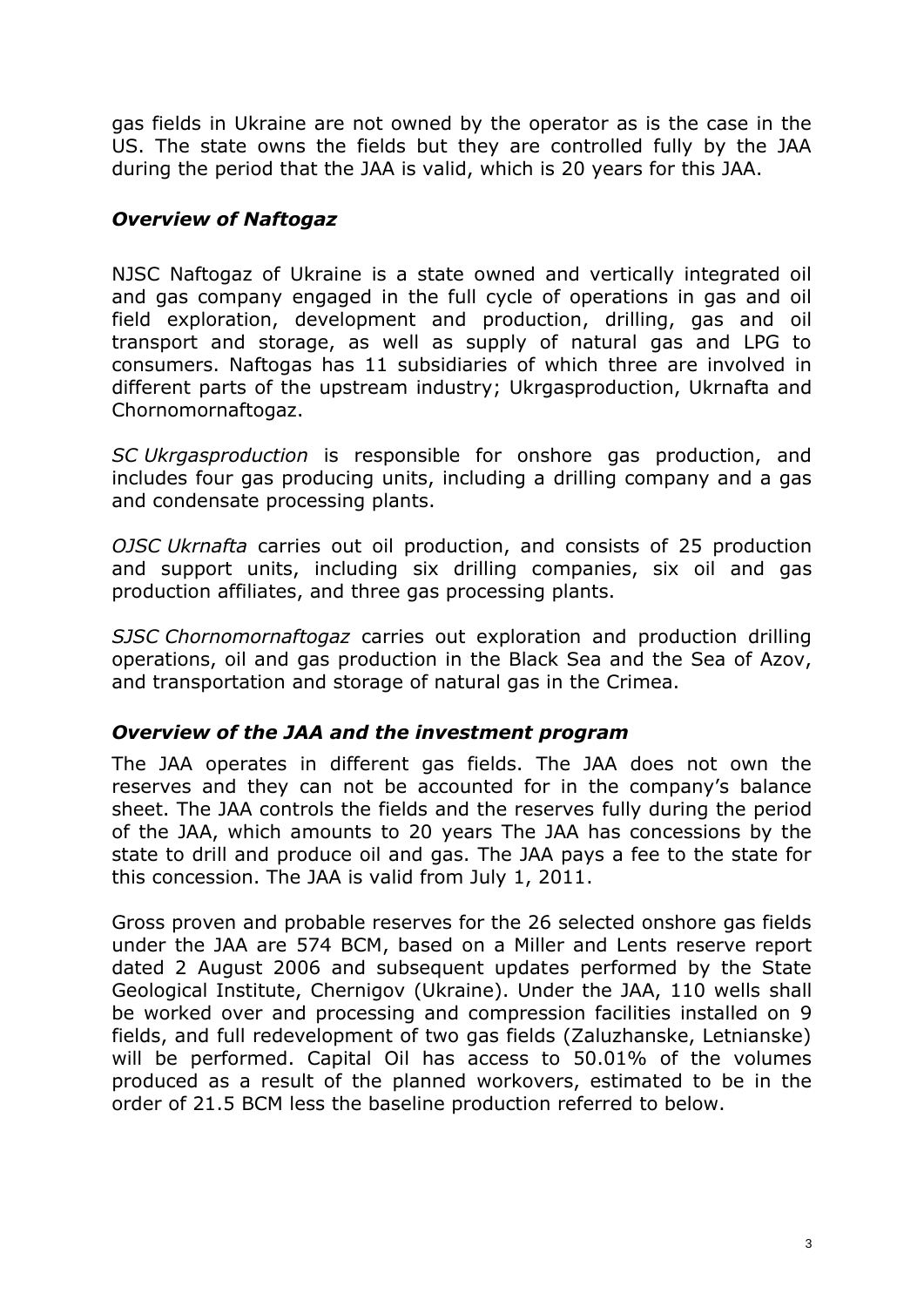*Figure 2. Fields under the JAA*



Today the baseline production for the 20 year duration of the JAA is 55.8 CM/day. The current production of the JAA as a result of the workover of the existing production wells and upgrade of surface processing and compression equipment initiated in March 2011 is about 880 MCM/day (after deduction of the relevant baseline production for the current period).

The gas produced under the JAA is sold to commercial customers, and in 2011 capital Oil achieved an average price of about 386 USD/MCM, excluding VAT. The commercial gas market pricing follows the pricing of Russian gas sold to Ukraine. The gas sales agreement between Russia and Ukraine is currently being renegotiated.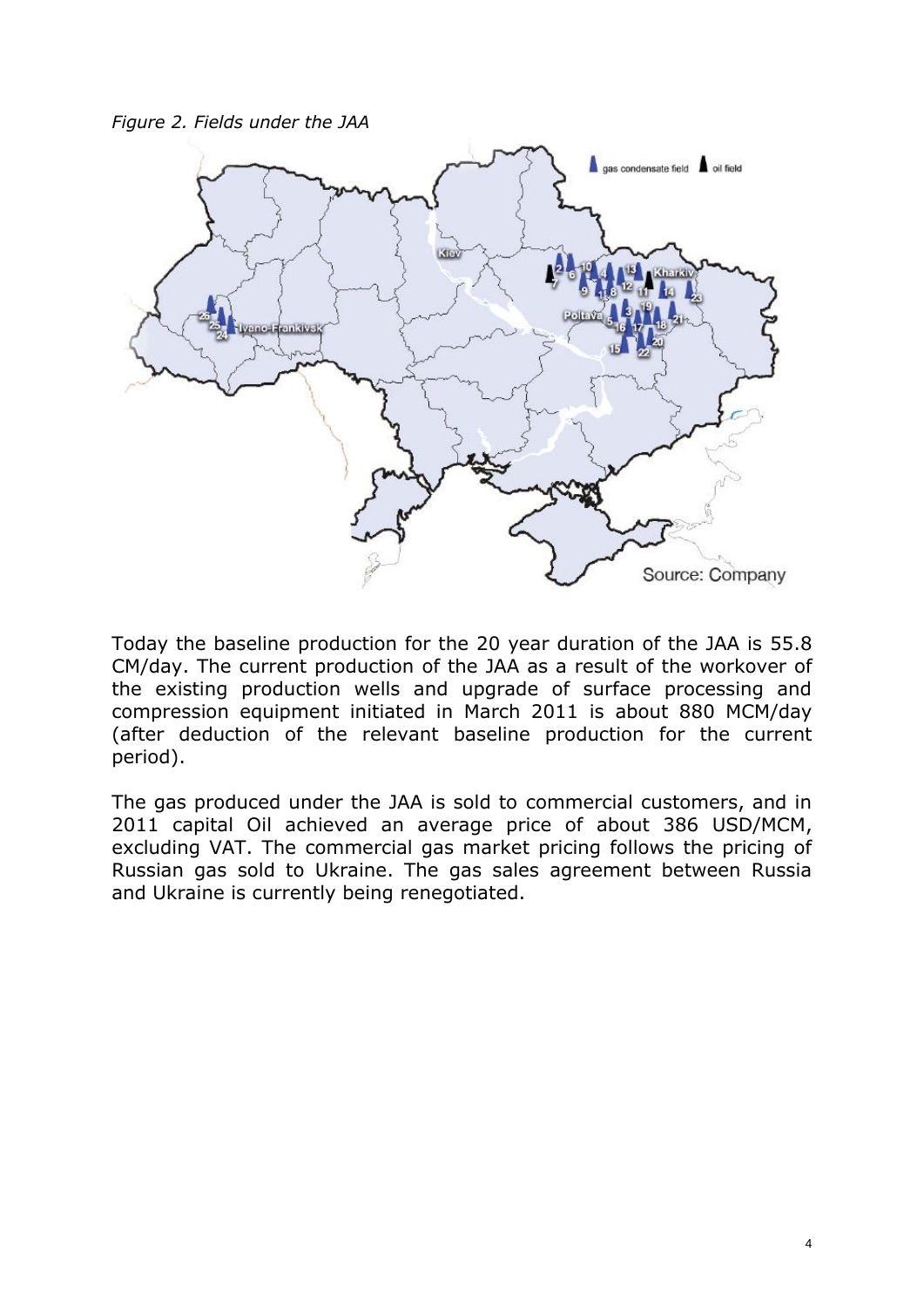#### *Figure 3. Structure of the JAA and the investment program*



Karpatygaz is the operator of the activities under the JAA, and in accordance with the JAA, the parties will during the coming three years invest about USD 350 million in well workovers and modern technology, including compressor stations and wellhead compressors, to increase the Ukrainian gas production by, on peak, approximately 2 BCM per year (which corresponds to roughly 10% of Ukraine's gas production for 2011) thereby achieving the main aim of the JAA.

From March 2011 to date, USD 20.5 million has been invested in purchase of compressor equipment and USD 16 million in workovers of existing wells and drilling of 2 new wells, bringing incremental production above the baseline production to about 880 MCM/day. The investments to date have been funded by cash flow and the initial investment by the Company's shareholders. During 2012 investment in terms of the JAA is estimated up to 230 Million USD and will be covered from the Project cash flow although it may be necessary to seek some external funding depending on production and the gas price.

Investments relate to the development of production through introduction of proven production technologies and measures including:

Well workovers; to enhance production from 110 wells. A total of 38 of these wells have already been worked over or are under workover,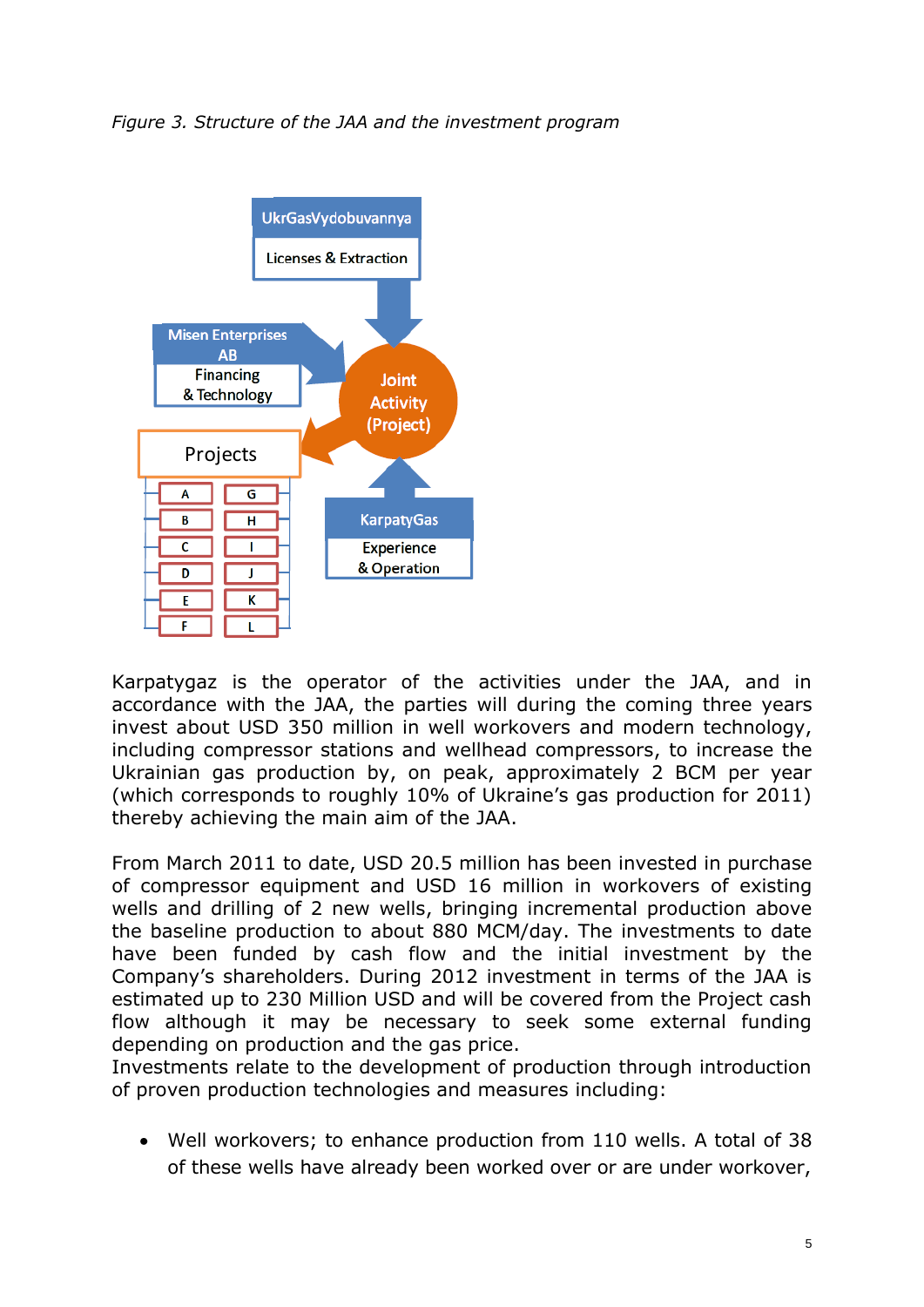- Redevelopment of gas fields (Zaluzhanske, Letnianske marginal producing fields),
- Construction of compressor stations (Khrestyshchenske, Yuliivske) and wellhead compressor units (Rozpashnivske, Abazivske, East Poltavske, Markivske, Letnianske, Svydnytske and Shebelynske fields),
- Extraction of propane-, butane and gas condensate fractions. (Khrestyshchenske group of fields),
- Development of high viscosity crude oil fields (Yablunivske field).

Completed to date (February 2012):

- The Project is conducting operations with currently 67 employees located in Kiev, Poltava, Kharkov and Lviv offices. These are employed by Karpatygaz.
- JAA has to date invested USD 36.5 million in compressors, workovers and drilling.
- 20 wells are completed and in operation; 12 rigs are contracted for workover and coiled tubing operations.
- An extensive 15-well hydraulic fracturing program is expected to be commenced in mid-2012. All legal agreements covering the JAA are signed, approved and registered.

Profits from the JAA are split in accordance with participation interest in the JAA and during the first three years of the Project, all profits will be reinvested in operations. This implies that no dividends will be paid out during the fiscal years 2011, 2012 and 2013.

All the non-movable equipment are owned by the JAA. The rigs and the drilling equipment are contracted by the JAA through leasing agreements with external suppliers.

## *Overview of the Ukraine E&P industry*

The oil and gas industry in Ukraine is an important part of the country's economy, and the country is also a vital transit country for Russian oil and gas export to Europe. Ukraine started an extensive development of its oil and gas resources in the 1950's, and established a peak production of about 1.4 mmboe in 1975, of which 85% were gas. Since then the output has gradually declined, a trend that intensified following the collapse of the Soviet Union. The production stabilized in the 2000's, and the country has recently launched an effort to intensify development of oil and gas resources, and has embarked on a strategy of partnering with large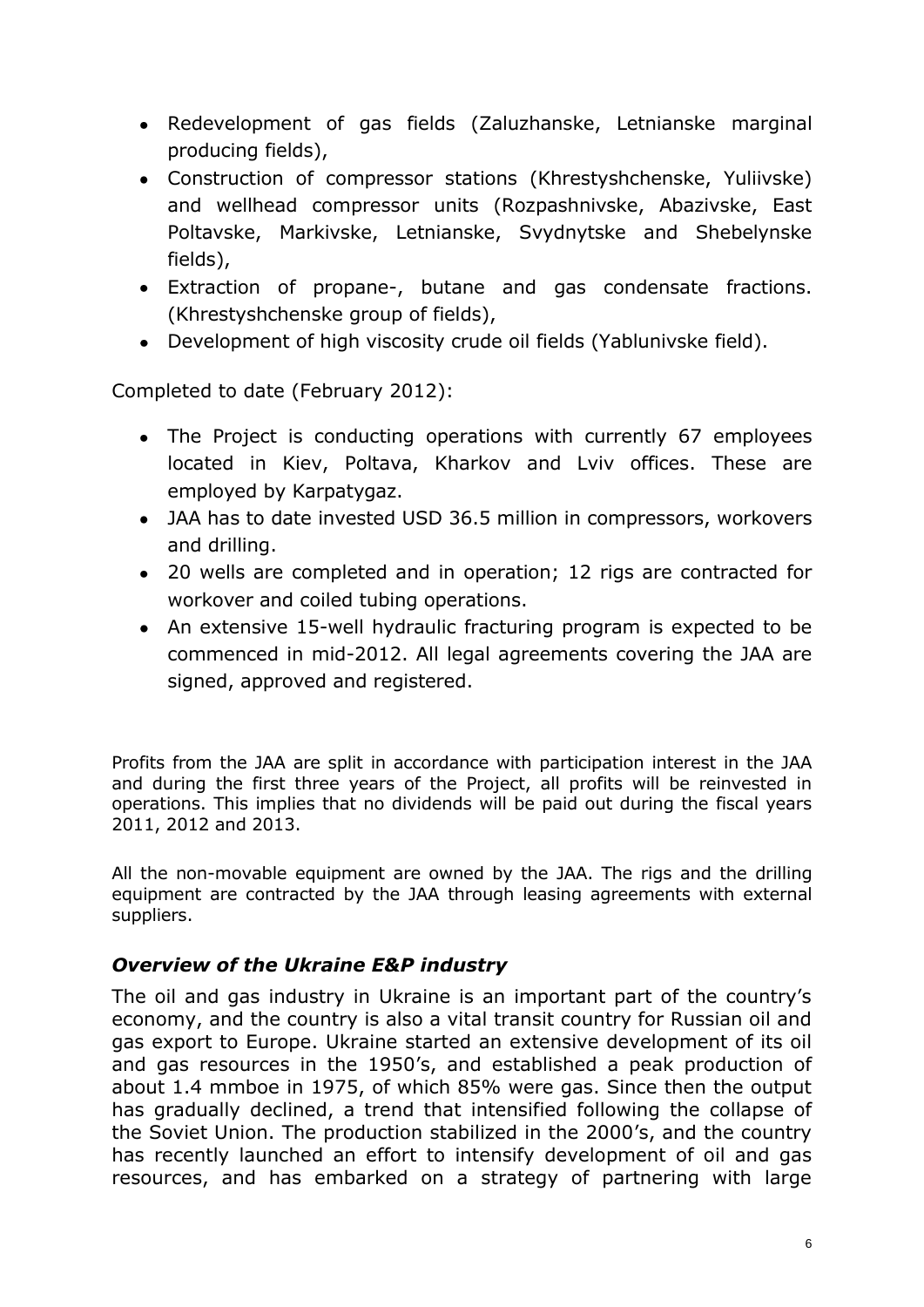international oil and gas companies to develop the country's reserves. Over the last years, the government has announced agreements with several majors for joint development of oil and gas resources. This strategy is expected to increase the production in the country significantly going forward, as can be seen from the figure below. Estimated production in 2011 was 92 kbopd of oil and 2.2 bcfpd of gas. International energy companies with operations in the Ukraine include Shell, ENI, JKX Oil and Gas and Regal Petroleum.



*Figure 4. Ukrainian Oil and Gas production*

*Ukraine legal and fiscal regime*

The parts of the Ukraine tax regime relevant for the Company consist of subsurface charges and royalty payments on oil and gas production, excise taxes on LPG production, social taxes on personnel expenses, VAT on material and capital investments, and a corporate profit tax on profits generated by the business.

The subsurface charge is charged on production of oil and gas, and is currently about USD 4.70 per 1,000 cubic meter (mcm) of gas and about USD 18.45 per ton of oil and condensate. The royalty payment is dependent on origin and type of the production (oil/gas and onshore/offshore), the depth of the reservoir (for gas production) and the customers (whether it is sold to residential or commercial customers). The different royalty rates are given in the table below.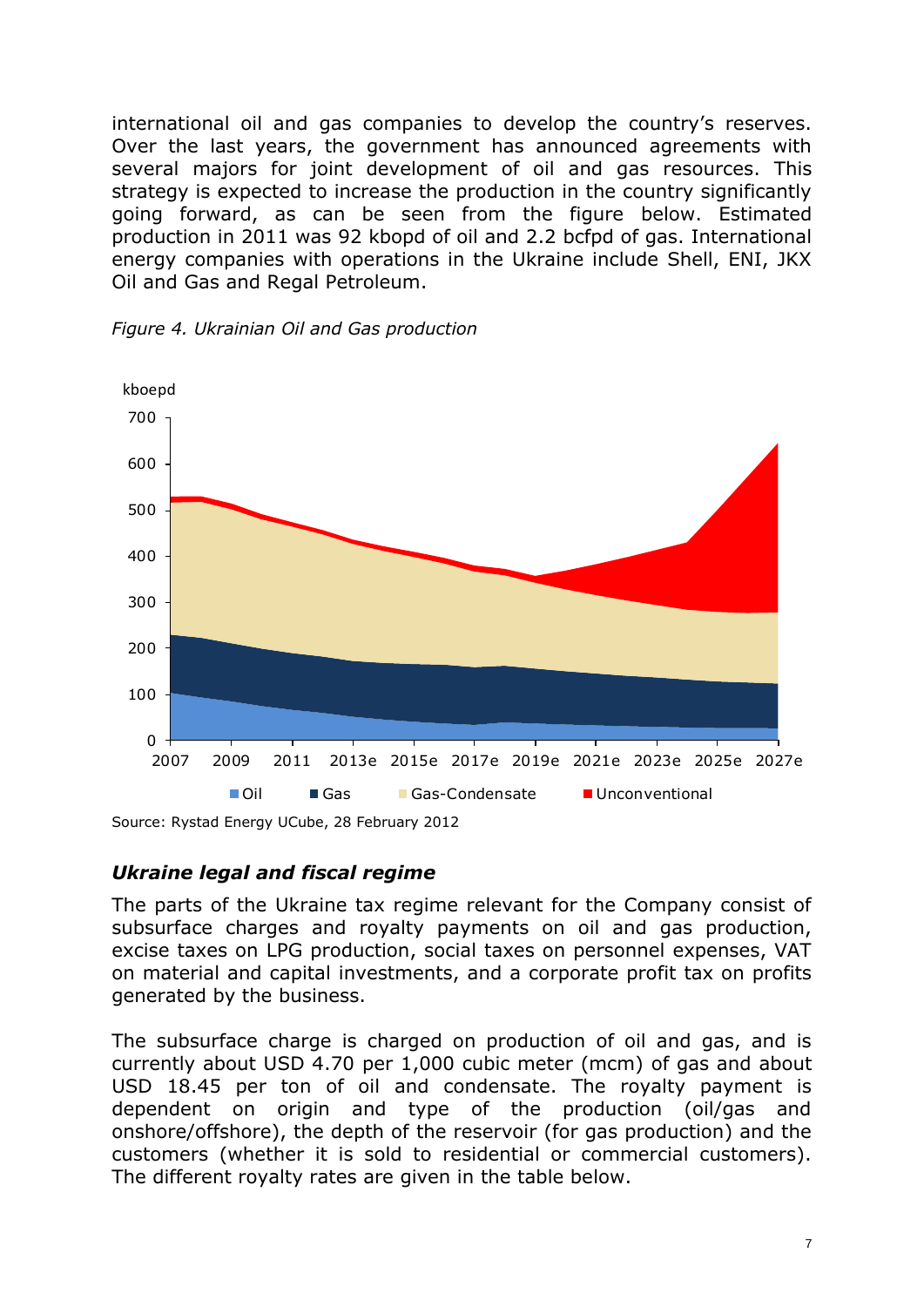| <b>UAH</b><br>1000<br>per<br>$m^3$ /ton | <b>Natural gas</b><br>sold to<br>residential<br>customers | Natural gas sold<br>to commercial<br>customers | Oil and gas<br>condensate |
|-----------------------------------------|-----------------------------------------------------------|------------------------------------------------|---------------------------|
| <b>Onshore form</b>                     | 59.25                                                     | 237.00                                         | 2,141.86                  |
| depths $> 5,000$ m                      |                                                           |                                                |                           |
| <b>Onshore form</b>                     | 47.40                                                     | 118.50                                         | 792.54                    |
| depths $< 5,000$ m                      |                                                           |                                                |                           |
| <b>Offshore</b>                         | 11.85                                                     | 0                                              |                           |

Other than royalty and subsurface charges, the general business taxation regime applies, with social charges of 38% of personnel payrolls, VAT of 20% and a corporate profit tax rate of 23%.

# *Competitive situation*

The oil and gas industry in Ukraine is dominated by the state owned company NJSC Naftogaz of Ukraine. Naftogaz is a vertically integrated oil and gas company engaged in full cycle of operations in gas and oil field exploration, development and production; drilling, gas and oil transport and storage, as well as supply of natural gas and LPG to consumers. Naftogaz is the dominant player in Ukraine's fuel and energy market, with more than 90% of the oil and gas production (86.7 kbopd of oil and 2.1 bcfpd of gas).

## *Significant markets*

The most important markets for the Company and the Ukrainian oil and gas industry in general are Ukraine, Russia and other CIS countries. CIS stands for Commonwealth of Independent States and consists of Armenia, Azerbaijan, Belarus, Kazakhstan, Kyrgyzstan, Moldova, Russia, Tajikistan, Turkmenistan, Ukraine and Uzbekistan.

## *Significant risk factors*

Potential investors should carefully consider risks associated with the Company's business and operations; these are, among others, but not limited to risks related to Ukraine (and other CIS states), foreignexchange risk, acquisition and disposal risk, accounting practice, corporate governance, personnel and risk related to the extraction of natural recourses.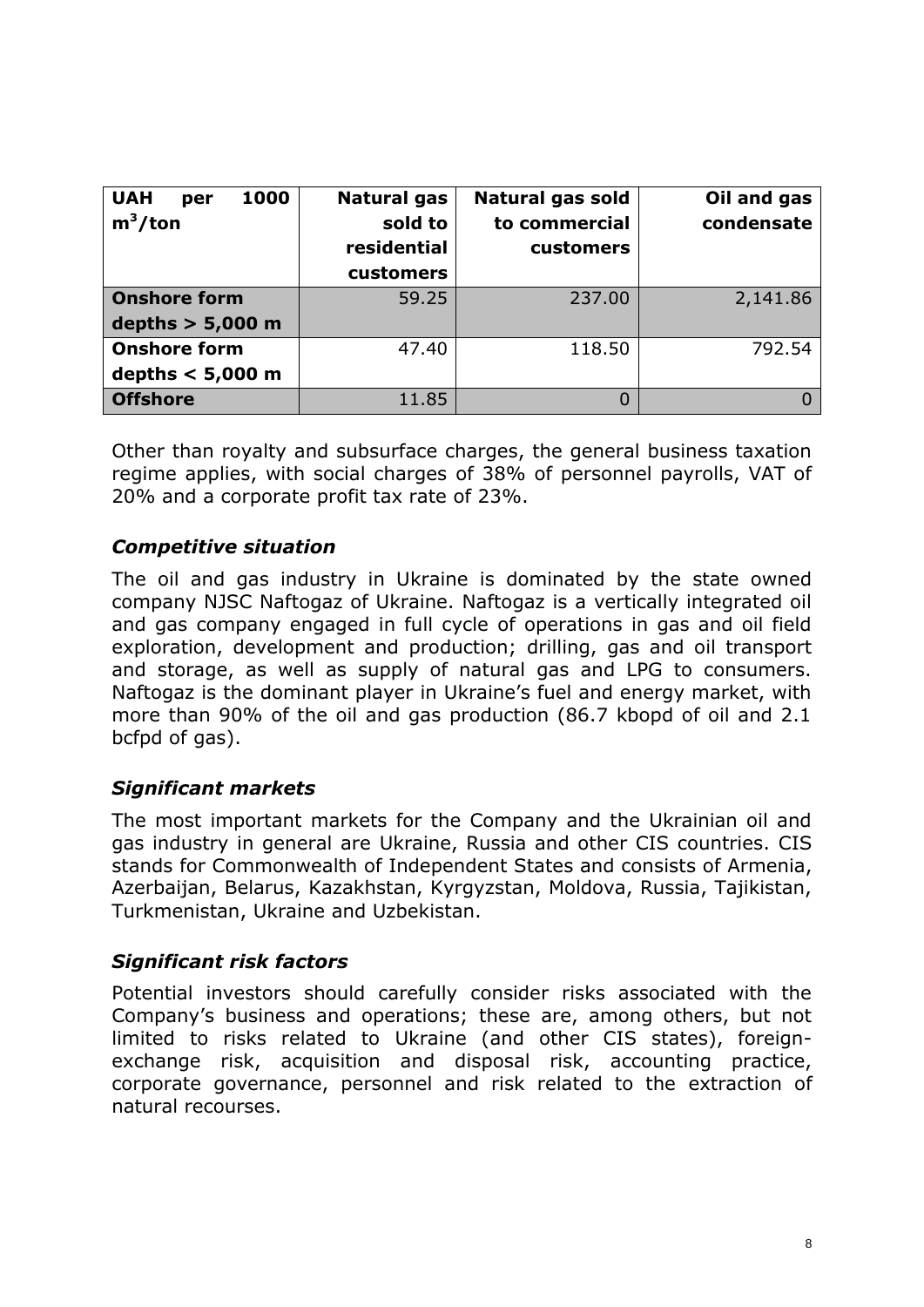#### *Country-specific risks*

Ukraine has a heavy bureaucracy, where personal relationships and contacts facilitate these processes. It can be time consuming and expensive to access information and obtain necessary permits. On the other hand, a market where access to specialized services and equipment is good.

In recent years, Ukraine has undergone a profound political and social change. The value of the Company's assets may be affected by uncertainties such as political or diplomatic development, social or religious instability, changes in government policy, tax rates and interest rates, currency restrictions and other political and economic development of laws and regulations in Ukraine.

These risks involve in particular the expropriation, nationalization, confiscation of funds and legislative changes in the level of foreign ownership.

### *Economical and Financial risk*

Capital Oil may need new capital to enable the Company to finance its operations. Financing needs can occur due to many reasons, for example to finance the net working capital. The Company's ability to handle future capital needs is greatly dependent on how operations are developed. There are no guarantees that Capital Oil will succeed in new capital acquisitions, even if operations develop positively. This is also determined by the general risk capital situation.

During 2012 investment in terms of the JAA is estimated up to 230 Million USD and will be covered from the Project cash flow although it may be necessary to seek some external funding depending on production and the gas price.

#### *Tax risk*

The company operates in Sweden and Ukraine. Tax laws in each country may change over time. As a result, it is possible that changes in the current tax laws may affect the company's earnings.

#### *Geological and equipment risks*

All estimates of recoverable oil and gas reserves are based on probabilities and on estimates of oil and natural gas reserves from the studies on each occasion made by geologists and are based on factors that are dependent on different types of geological and geophysical investigations. The estimates that the Company has accounted for above is the latest information available. There is thus no guarantee that the magnitude of these estimates will remain unchanged over time.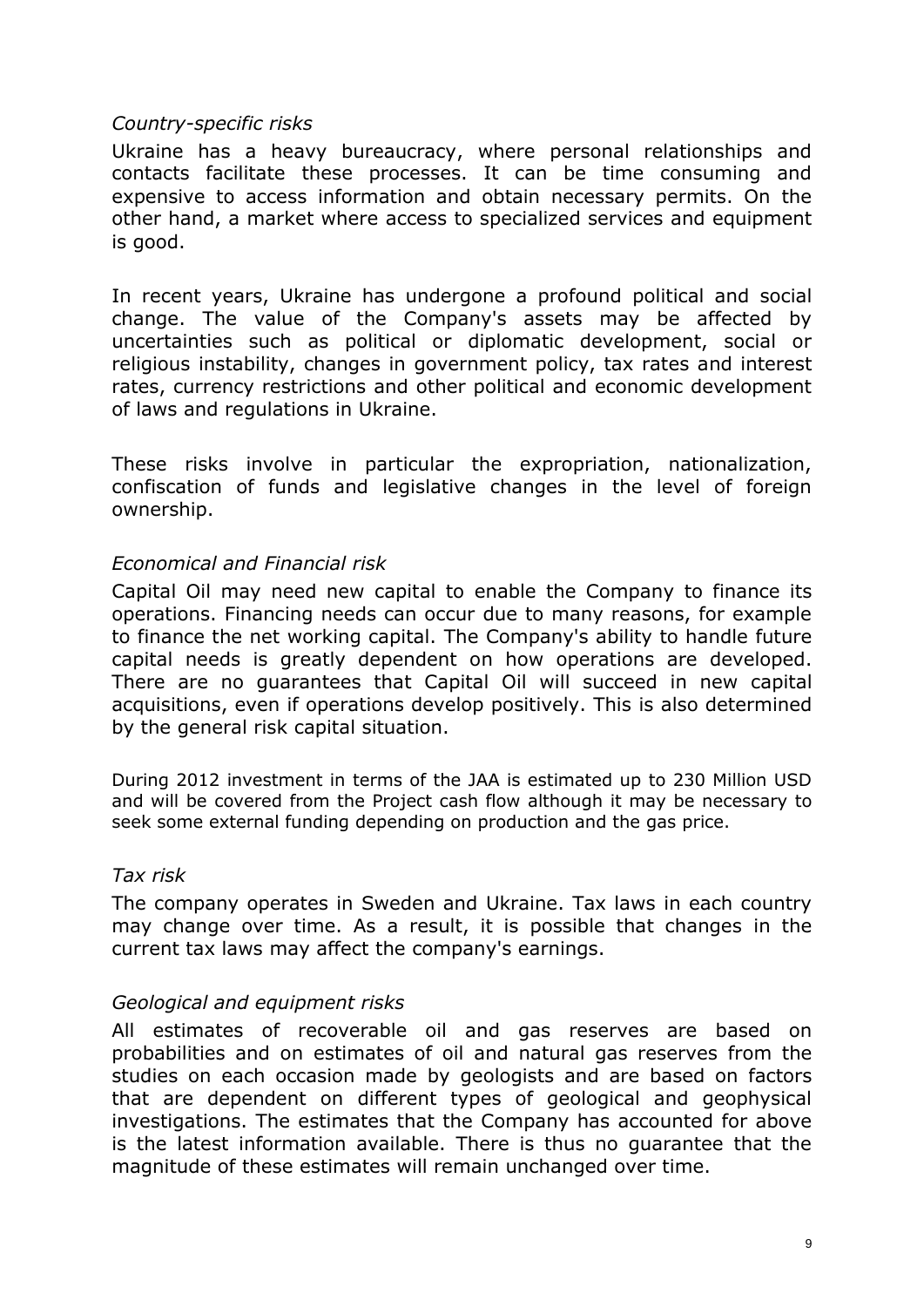Interpretation of the borehole data as the basis for reserve estimation has been performed on borehole measurements from 1960's and 1970's in the former Soviet Union.

Further, it cannot be excluded that there may be a shortage of drilling equipment or other necessary equipment or that further investment in such equipment may be needed, which can lead to increased costs and delays. The production process can also be delayed if major equipment failure.

### *Falling oil and natural gas prices*

Capital Oil's revenues and profitability depends on the current prices on oil and natural gas, which are affected by macroeconomic factors outside the Company's control. The price of oil and natural gas has historically been volatile. The possibilities to predict future oil and natural gas prices are limited. A comprehensive and sustained decline in oil and natural gas prices would have a negative effect on the Company's results and financial position. Moreover, the commercial gas market pricing follows the pricing of Russian gas sold to Ukraine which is currently being renegotiated.

### *Foreign-exchange risk*

The official exchange rate for UAH therefore directly or indirectly affects the value of investments, but it is impossible to quantify this effect as companies have differing foreign-exchange sensitivity. The Company's accounts are prepared in SEK. Taken together, this means that fluctuations in exchange rates may affect the net asset value of the portfolio in various ways that do not necessarily reflect real economic changes in the underlying assets. Each investor is advised to make his or her own analysis of the foreign-exchange risk existing in the Company's portfolio.

### *Environmental risk*

Oil and natural gas operations are subject to a comprehensive regulatory framework with respect to the environment at both international and national levels. Environmental legislation, controlling the water and air pollution, waste, permit requirements, restrictions on activities in environmentally sensitive areas and coastal areas. Environmental Regulations are expected over time to increase in volume and become more stringent, which will increase the cost of compliance.

In the future, the Company may need special permits relating to environmental impact in accordance with the laws which they operate. The Company and its affiliates conduct, as far as the Company is aware,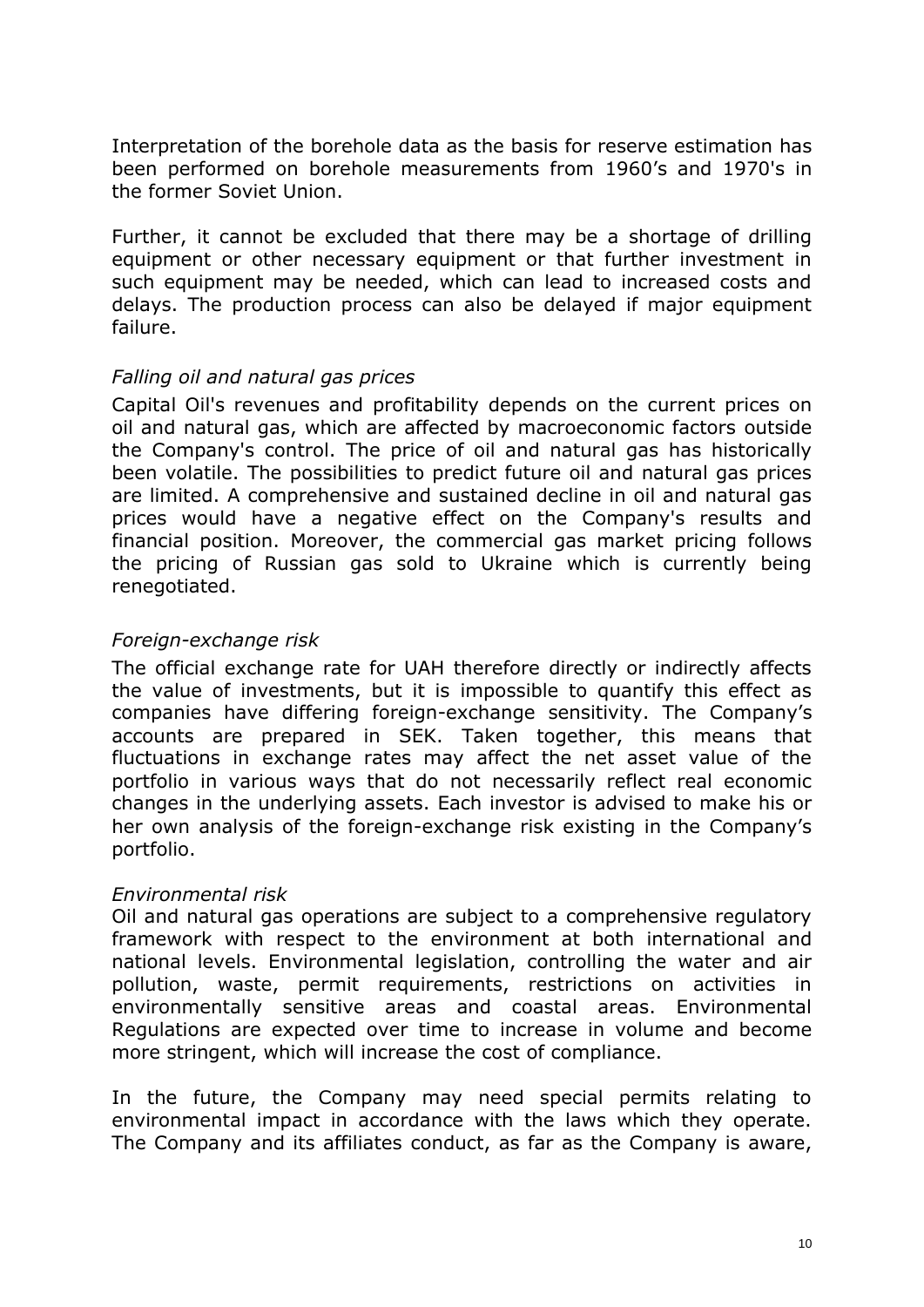all activities in accordance with environmental requirements and environmental programs.

#### *Dependence on key individuals*

Capital Oil is a relatively small company and is hence dependent on a few key individuals. Future success for the Company is therefore dependent on how well the Company will manage and develop current and recruit new qualified individuals. The current CEO, Leif Larsson, has resigned and will continue until September 1, 2012. It can be seen as a risk that such a key individual as Leif Larsson is leaving the company due to his long experience and in depth knowledge of the oil and gas sector in Eastern Europe. The recruitment process of finding a new CEO has already begun.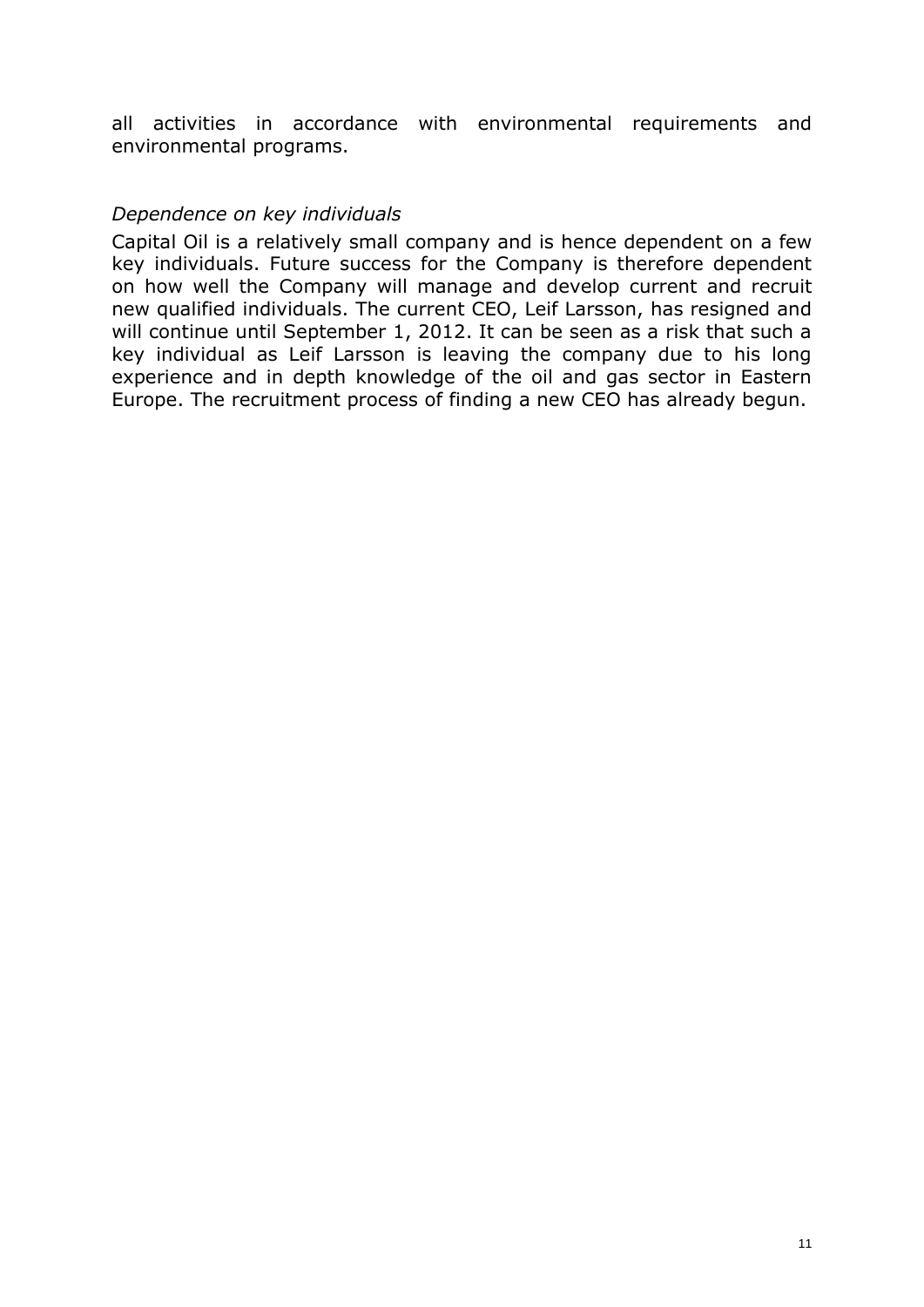# **Financial statements**

## *Annual report*

Capital Oil's Annual report for 2010 is available in Swedish at the Company's web site, [www.capitaloil.se.](http://www.capitaloil.se/) The full year interim report for 2011 is attached to this Company Description as a reference.

Four year financial summary (TSEK). (Financial data for 2011 can be found in the full year interim report for 2011).

| <b>TSEK</b>         | 2010      | 2009       | 2008     | 2007     |
|---------------------|-----------|------------|----------|----------|
|                     |           |            |          |          |
| Turnover            |           |            |          | 237      |
| <b>EBITDA</b>       | $-5,958$  | $-5,734$   | $-7,618$ | $-9,523$ |
| <b>EBIT</b>         | $-13,884$ | $-119,876$ | $-8,132$ | $-3,084$ |
| <b>EBT</b>          | $-13,304$ | $-121,164$ | $-7,541$ | $-1,407$ |
| Net profit          | $-13,304$ | $-121,164$ | $-7,541$ | $-1,407$ |
| Net assets          | 6,887     | 14,859     | 138,578  | 131,742  |
| Liquidity (%)       | 224.8     | 403.8      | 763.4    | 1,454.1  |
| Solidity (%)        | 67.5      | 89.5       | 98.0     | 96.6     |
| Employees (average) | 10        | 20         | 30       | 13       |

## *Reporting dates and AGM*

- 27 March 2012 Full year interim report 2011
- 27 April 2012 Annual report 2011
- 31 May 2012 AGM 2012
- 27 August 2012 Half-year report 2012

## *Most recent financial report*

Capital Oil's most recent financial report, the full year interim report for 2011 is attached to this Company description as a reference. The report is also available at the Company's web site, [www.capitaloil.se.](http://www.capitaloil.se/)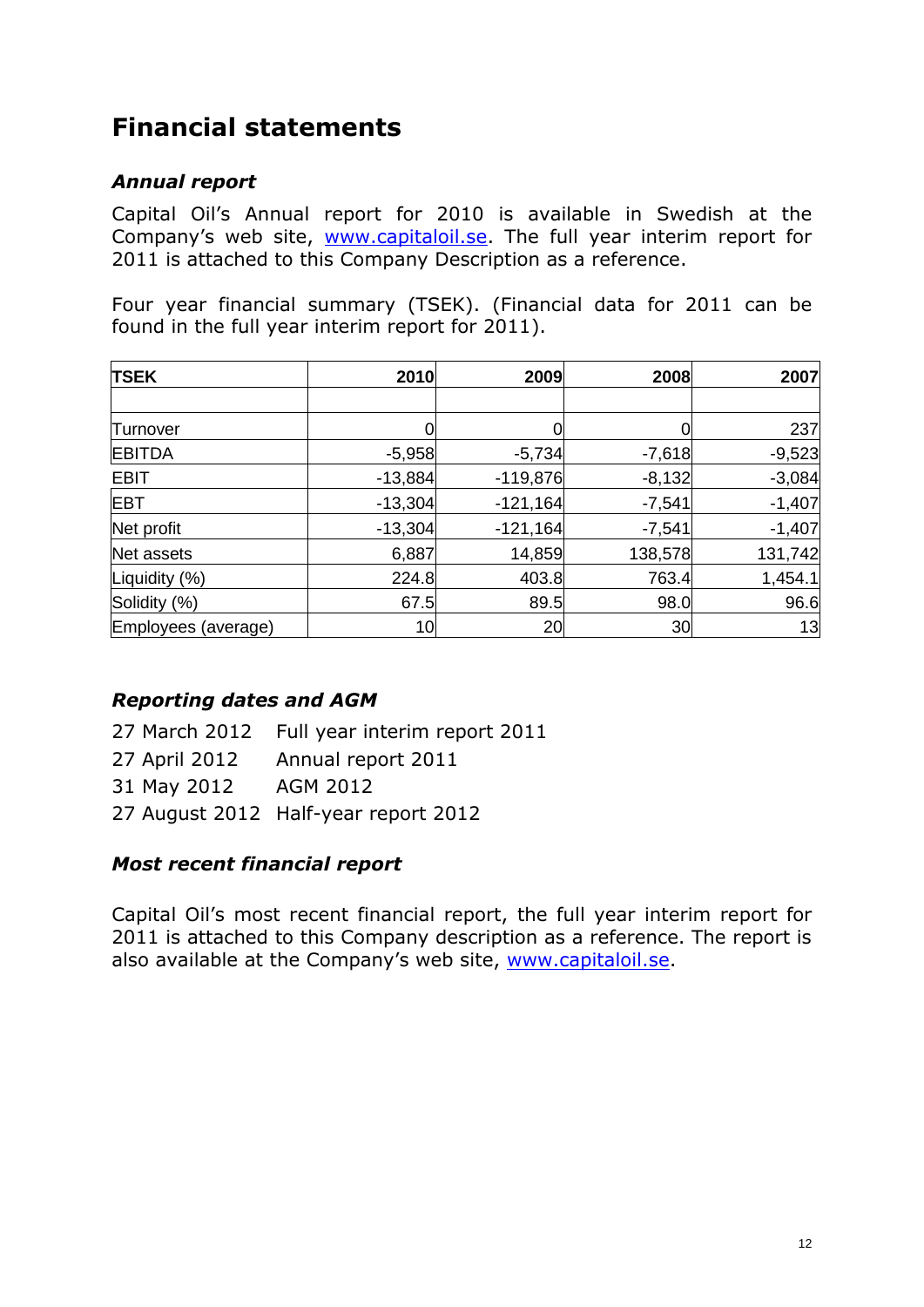# **Management and Board of Directors**

# *Management*

Capital Oil's, Misen's and Karpatygaz' management structure is outlined in the organization chart below:



# **Leif Larsson, CEO**

CEO at Capital Oil since 2007. Leif Larsson has worked nearly 30 years in the oil industry as oil trader and business developer with Shell and lately with oil trading and business development as Commercial Director at Sadkora Energy AB. Leif holds a diploma in market economics from RMI Berghs, Stockholm.

## **Göran Wolff, CFO**

Mr. Wolff has been CFO of Capital Oil since February 2012. He has more than 30 years of experience from business administration in industrial operations. He has had a range of assignments as CFO and controller in Swedish listed as well as private owned companies, latest with Geveko a listed company at OMX/Nasdaq small cap list. Mr. Wolff holds a BA in business administration from the University in Gothenburg.

## **Nils Wärgården, Managing Director of Misen Enterprises**

Nils Wärgården has wide experience of activities in the former USSR and its re-established states. In 1976 Nils started the company Sadko AB (currently Sadkora Energy AB) which has created and developed several companies in Russia, the Baltics and Scandinavia,such as Urals Moscow and participation of the creation of Lukoil Moscow.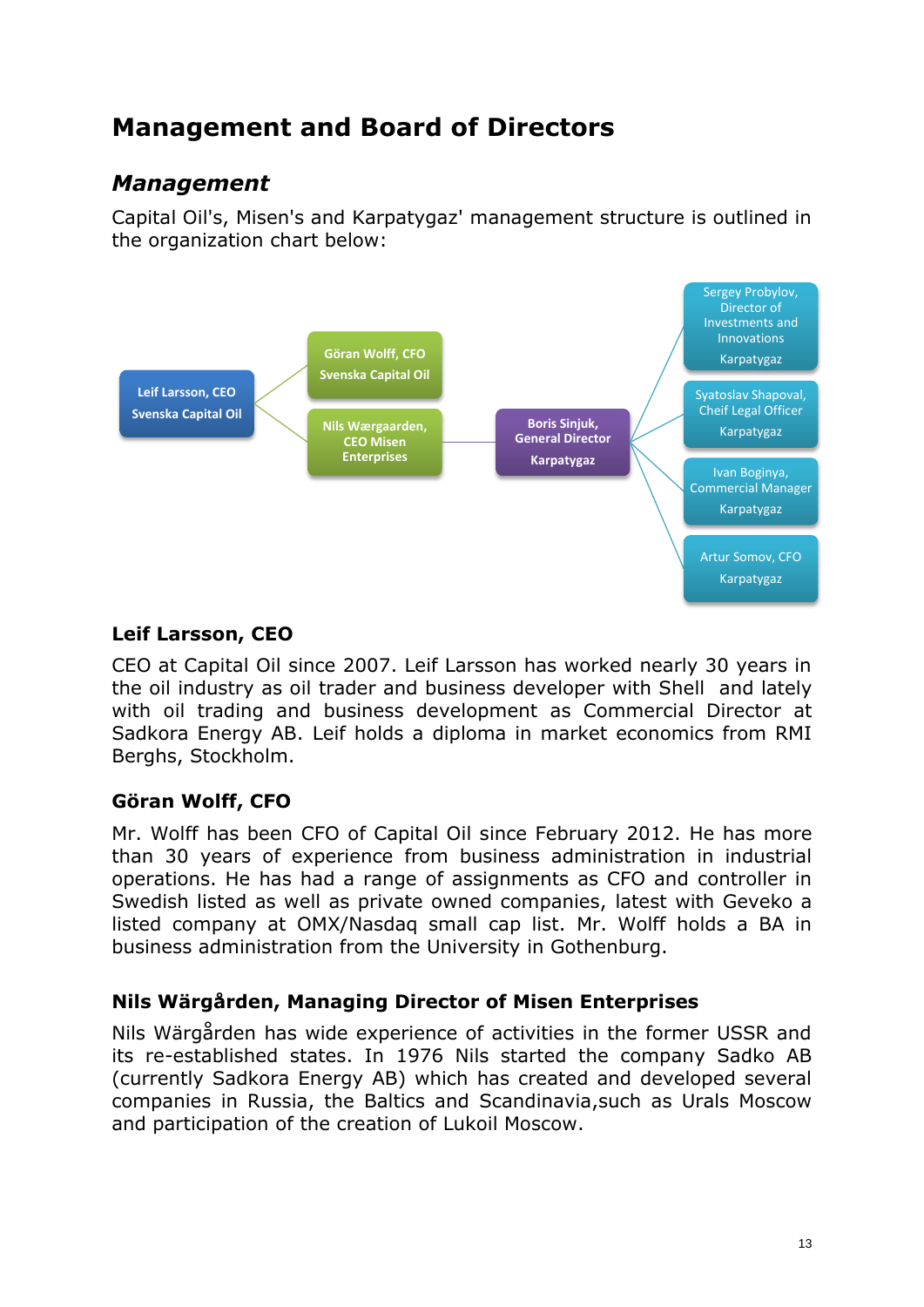### **Boris Syniuk, Director of Karpatygaz**

Boris Syniuk has over 35 years of experience in the oil and energy industry and served as a Chief Engineer of SC "Ukrgazvydobuvannya", Ukraine, Chief Geologist and Operations Director of drilling companies at JSC "Gazprom", Russia, Tumen region. Boris holds a diploma in Geology & Exploration of Oil & Gas Fields from the Institute of Oil and Gas, Ivano-Frankivsk, Ukraine.

### **Artur Somov, CFO of Karpatygaz and Misen**

Mr. Somov is the CFO of Karpatygaz. He has held several positions within financial and operational management and has 15 years of experience in Ukraine, Russia, Singapore and Dubai. Former positions include CFO of Gaztek Company, CFO of Afenida Management and COO of KTD Corporation.

### **Ivan Boginya, Commercial Manager of Karpatygaz**

Mr. Boginya is the commercial manager of Karpatygaz and has extensive years of experience from commercial positions in the oil and gas industry including from Ukrgascontract Corp. and Rudis" Drilling Company.

#### **Svyatoslav Shapoval, Cheif Legal Officer of Karpatygaz**

Mr. Shapoval has a Magnister of Law degree from the National University in Kiev. He has also studied Economics at the Open International Development University in Ukraine. Former positions include Chief Legal Counsel at the Kiev State Municipal Administration and at JSC "Ukrgazbud".

### **Sergey Probylov, Director of Investments and Innovations of Karpatygaz**

Mr Probylov holds a M.Sc. of Industrial Energy from the Ukrainian State Academy of Transport. He has extensive experience from the gas and energy sector in Ukraine including participating in some of the largest oil and gas projects in the country such as Sakhalinskoe Ltd and Sirius-1 Ltd. Former positions include Head of Investments and External Relations at Ukrgazproduction and Vice-Chairman of the Supervisory Board at the Innovational-Industrial Bank of Ukraine.

# *Board of Directors of Capital Oil and Misen*

The Board of Directors of Capital Oil (the "Board") was elected in an extraordinary EGM in Stockholm on 21 December 2011, and at present, the Board are also the Board of Directors of Misen.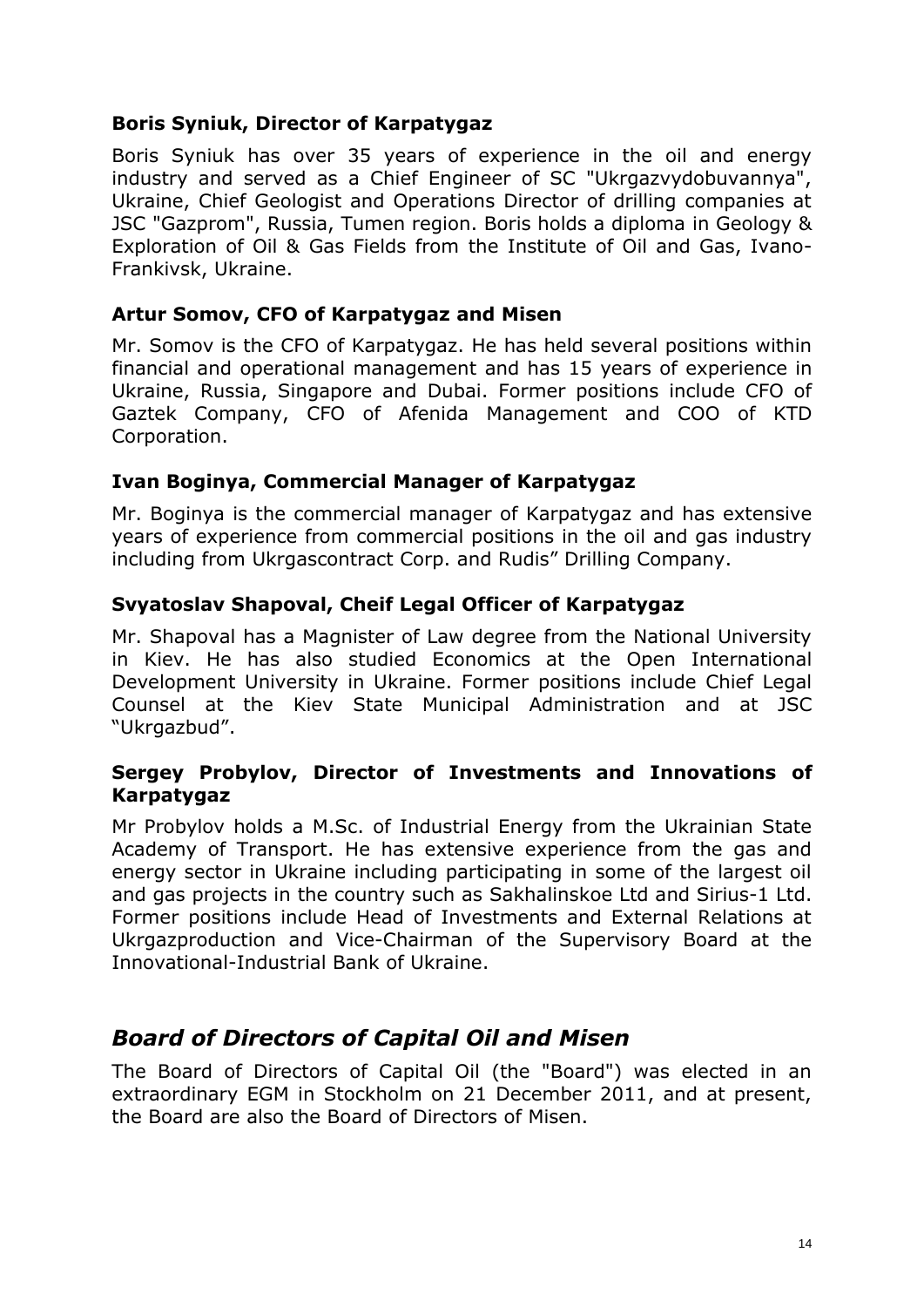# **Tore I Sandvold, Chairman of the Board of Directors**

Mr. Sandvold has been on the board of Directors of Schlumberger Limited, Houston Texas, the world's largest oilfield services company, since 2004. He has over 30 years of experience in the oil and energy industry. Mr. Sandvold serves as an Advisor of E.ON AG and also Advisor to companies and advisory boards in the energy sector. He served as General Director of the Norwegian Ministry of Oil & Energy, with overall responsibility for



Norway's national and international oil and gas policy from 1990 to May 2001. He joined the Norwegian Ministry of Industry, Oil & Energy in 1973, serving in a variety of positions in the area of domestic and international energy policy. In 1987, he accepted a diplomatic posting as the Counselor for Energy in the Norwegian Embassy in Washington, D.C.

Other assignments:

- Director of Teekay Corporation (since 2003).
- Chairman of Sandvold Energy AS, an advisory company in the energy business (since 2002)
- Chairman of the Board of Petoro AS, a Norwegian state-owned oil company (2001-2002)
- Board member of Lambert Energy Advisory Ltd
- Chairman of Njord Gas infrastructure
- Board member of the Energy Policy Foundation of Norway

Mr. Sandvold was elected into the board of Directors in December 2011.

### **Hans Lundgren, Board Member**

Mr. Lundgren is partner and Investment director at the Sustainable Technologies Fund (since 2008). His previous experience included 12 years with Vattenfall AB (EUs 4th largest electricity producer), with positions as Vice President of Corporate Strategy and the Deputy Head of Business Area International and responsible for all Overseas Investment in Vattenfall AB (in Asia and Latin America). Mr Lundgren also built up and managed an organisation for investing in and owning generation assets in Latin America.



Prior to Vattenfall Lundgren worked 10 years as a management consultant for McKinsey and Co. first in Munich, Germany and then in Stockholm. He has also been an investment manager with Industor AB, Stockholm, a risk capital company, undersecretary for planning with responsibility for privatizing Swedish state-owned companies at the Ministry for Industry and Commerce in Stockholm, assistant science counselor at the Swedish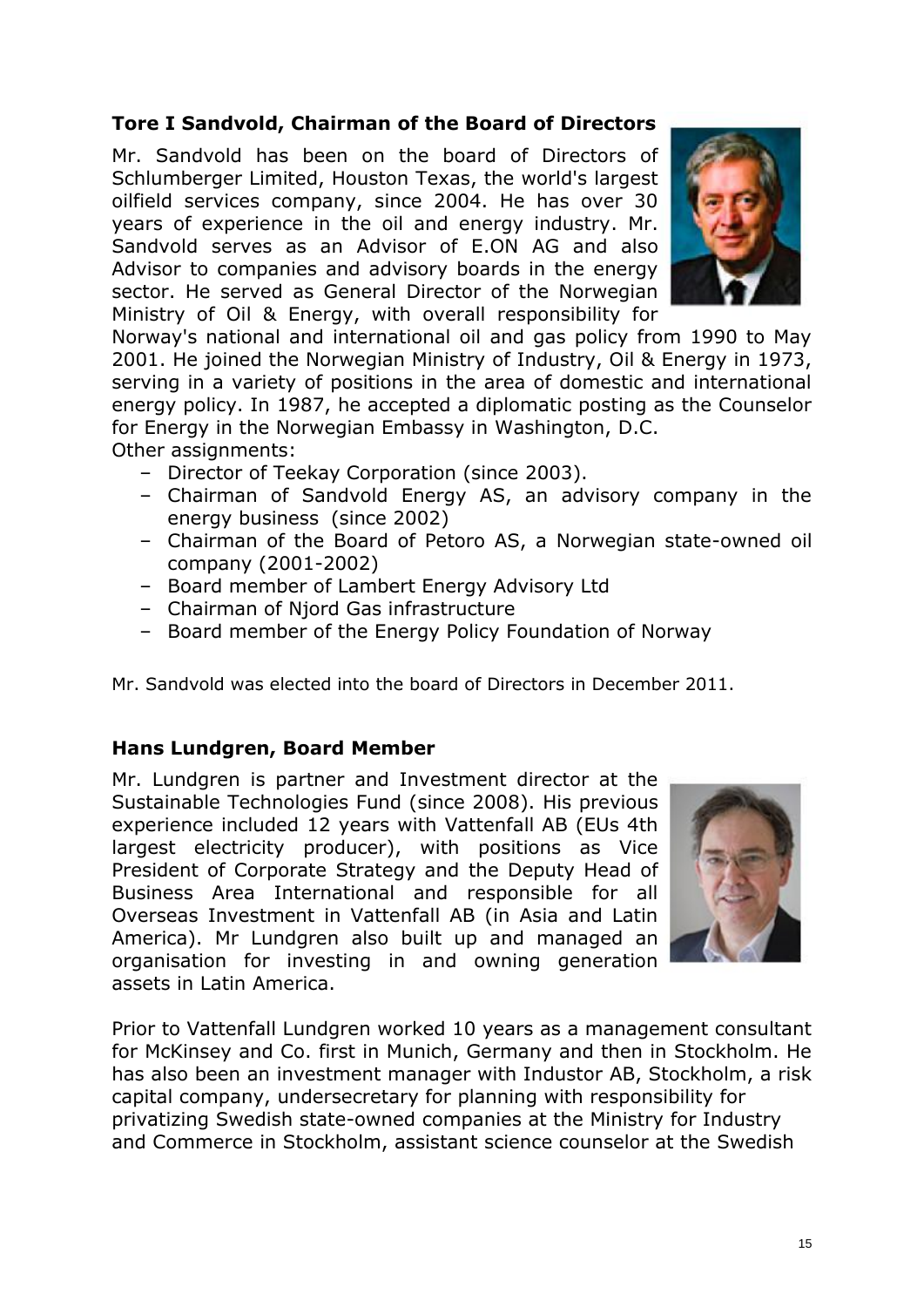Embassy in Bonn, Germany and research engineer at ABB in Västerås, Sweden.

Lundgren serves on the Board of Hexaformer and Triventus, transformer manufacturer and wind power development.

Lundgren holds a Master of Science in engineering physics at the Royal Institute of Technology in Stockholm and an MBA at the Stockholm School of Economics and Business Administration.

Mr. Lundgren was elected into the board of Directors in December 2011.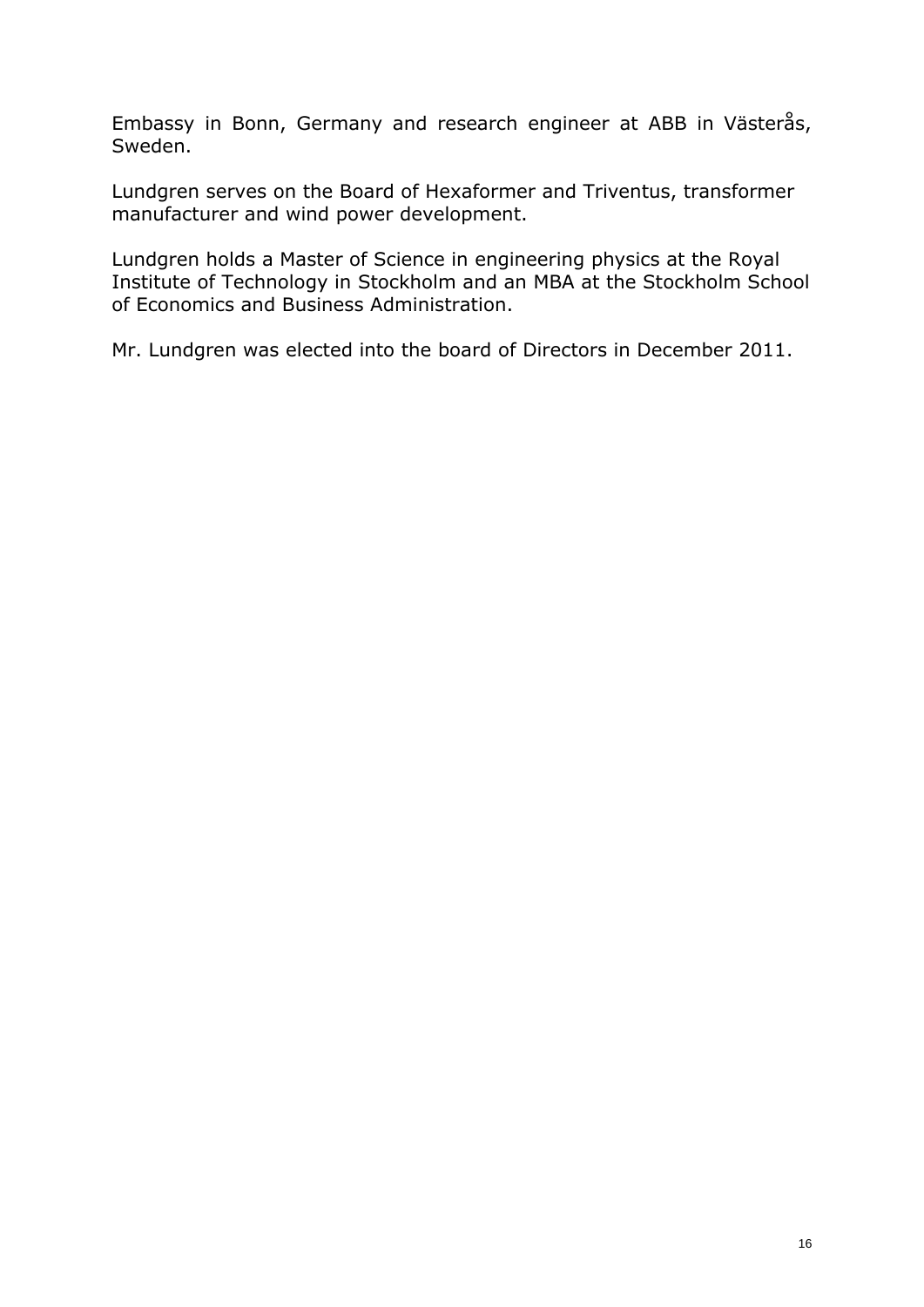### **Knud Nørve, Board Member**

Knud H. Nørve is CEO of Infragas Norge AS, a wholly owned subsidiary of Canadian PSP Investments. He started in this position February 1, 2012 with the prime responsibility for managing PSP's interests in the Norwegian gas export system – Gassled. Earlier he was a senior partner in Rystad Energy AS, the leading oil and gas business experts in Norway. Mr. Nørve joined Rystad Energy in August 2008, after completing his services for Innovation Norway at the Norwegian Embassy in London.



Mr. Nørve has more than 20 years of varied experience from the oil and gas business. He started his career in Norsk Hydro as a petrophysicist where he participated in several well logging operations and reservoir evaluation studies. In 1991 he moved to Neste Petroleum (later Fortum Petroleum) where he held several positions, first as a G&G coordinator, thereafter as Asset Manager, Head of Production Department and finally Head of Operations with responsibility of petroleum technology, asset management, commercial, gas infrastructure and crude sales.

Mr. Nørve was playing a key role in the negotiation teams when Fortum decided to divest its Middle East and NCS portfolio. In 2003, he joined ECON and was offered partnership with a mission to build up the Petroleum Group for research and consulting within the oil and gas business.

Mr. Nørve holds an M.Sc. and is petrophysicist from the Norwegian University of Science and Technology (1988).

Mr. Nerve was elected into the board of Directors in December 2011.

### **Henry Ogilvy Cameron, Board Member**

Former Chief Executive Sibir Energy plc from 1996 until 2009. Sibir was dedicated to the exploitation of oil opportunities in Russia. From 1996 to 2008 Sibir became the biggest (market cap) company on AIM and its portfolio of assets comprised the full value chain with exploration, production, refining and distribution.

Mr. Cameron's previous experiences includes: Chief accountant for large north east of Scotland agricultural firm (1964-68), legal assistant in private practice (1970-



72) and partner in large Aberdeen firm (1972-78). Cameron set up his own pan Scottish practice 1978 with a strong commercial department with portfolio of top company clients. He retired to pursue commercial activities in 1992.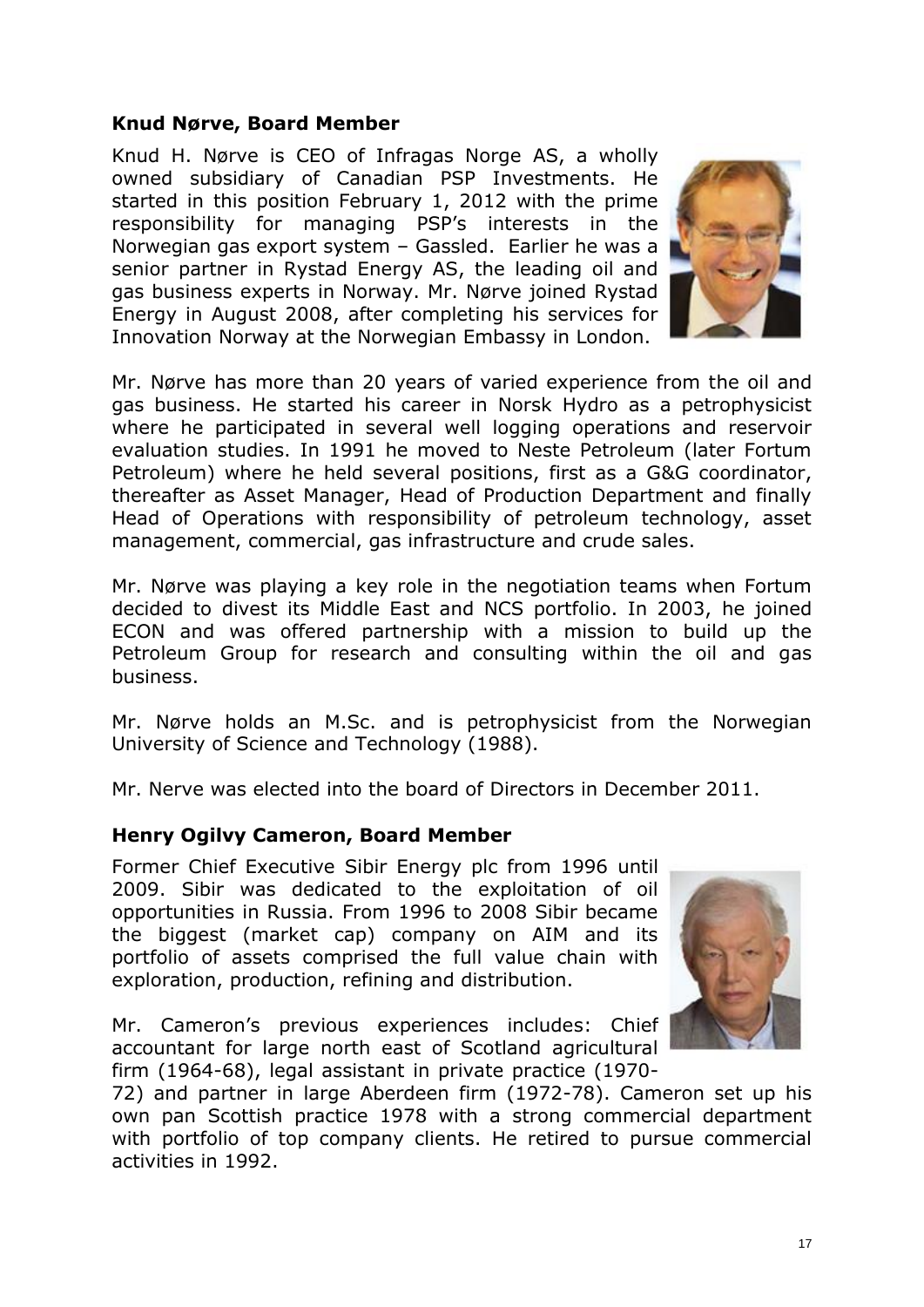Other assignments:

- Chairman Pentex Oil Ltd (1988-94) part of Star Energy since 2005.
- Chief Executive Pentex Oil PLC (1995-96).
- Chief Executive Melrose Resources plc (1995-96) into which Pentex Oil merged.

Cameron holds a degree in Bachelor of Law (1961).

Mr. Cameron was elected into the board of Directors in December 2011.

### **Dimitrios Dimitriadis, Board Member**

Dimitri Dimitriadis is a Swiss-Greek national. He is a founding member and managing partner of DD Partners AG since 2009. DD Partners AG is a Zürich (Switzerland) based globally acting family office that offers broad wealth structuring and managing consulting services for international individuals and companies. Moreover he acts as a senior fund manager of several special opportunities funds.



Prior to DD Partners AG Mr. Dimitriadis worked for more than 15 years at various Swiss financial institutions. He shared responsibility for asset allocations and investment activities as a member of the management in mutual funds and major single portfolios. Furthermore he acted as a leading negotiation and contracting partner for financial services partners. His experience includes international relationship management of HNWI customers. Mr. Dimitriadis spent the earliest part of his career as a professional dental laboratory technician.

Other assignments:

- Senior Consultant at Windberg Management Consulting GmbH in Switzerland
- Adviser and representative for Russian, Greek and Bulgarian clients in the energy and construction industry.

Mr. Dimitriadis holds a degree in economics of the University of Zürich and AZEK, Swiss Training Centre for Investment Professionals. His earlier studies contain a pre-degree in human medicine of the University of Zürich as well as a Swiss federal diploma in dental laboratory technology.

Mr. Dimitriadis was elected into the board of Directors in December 2011.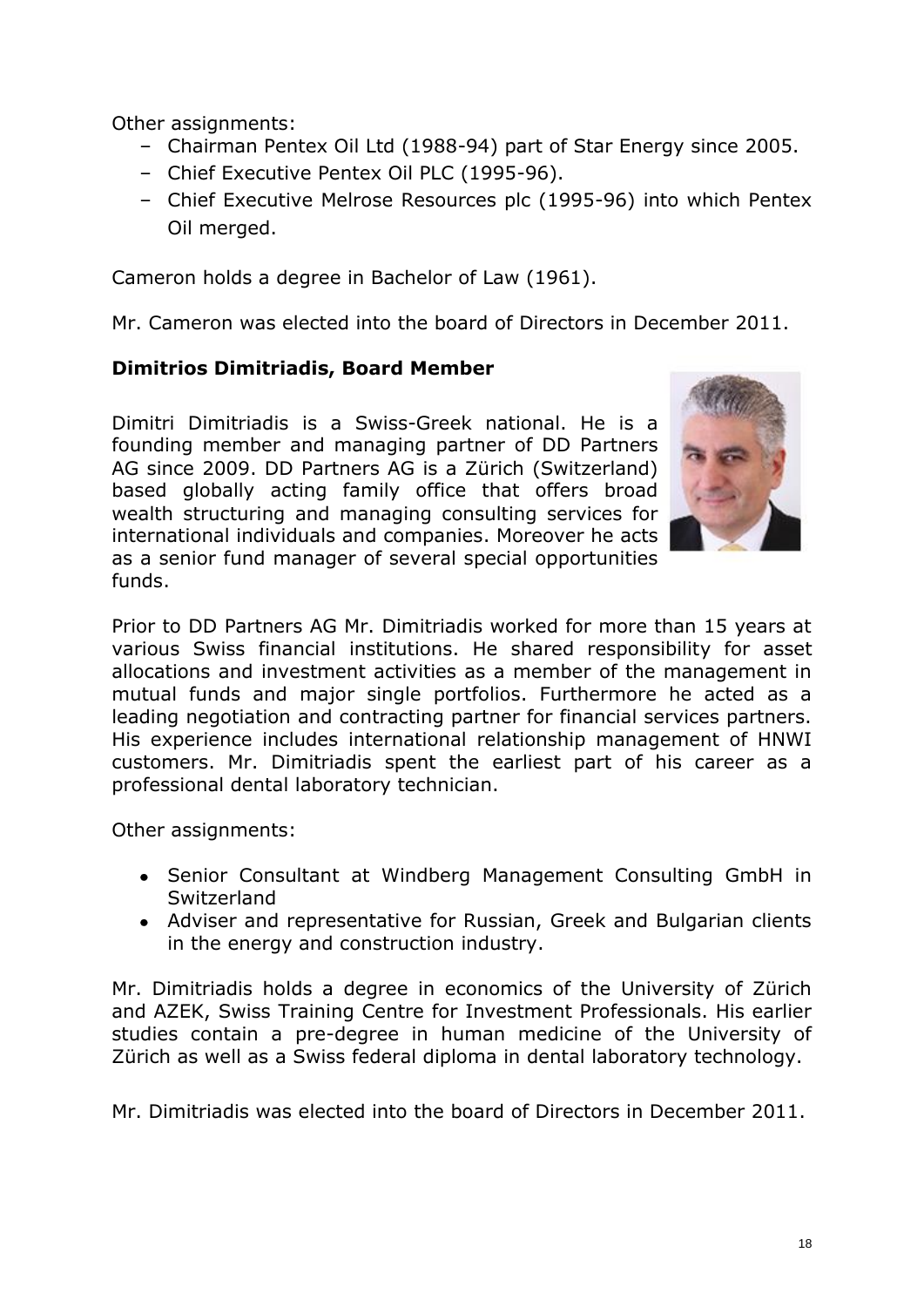# **Certified Adviser**

Thenberg & Kinde Fondkommission AB Västra Hamngatan 19 P.O. Box 2108 SE-403 12 Göteborg

Phone + 46 31 745 50 03 Fax + 46 31 711 22 31 [www.thenberg.se](http://www.thenberg.se/)

Thenberg & Kinde Fondkommission AB does not own any shares in Capital Oil AB.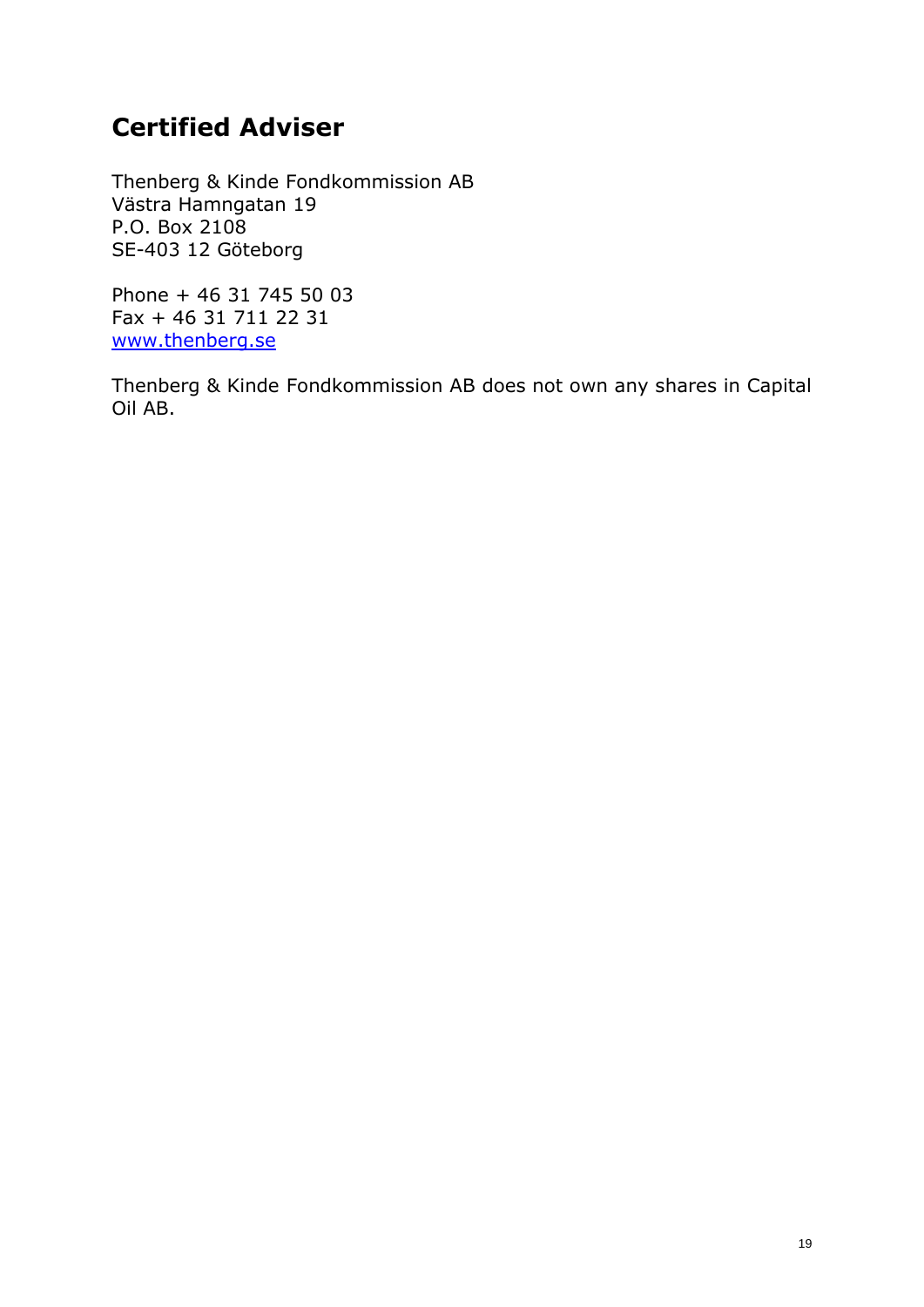# **Capital Oil's Share information**

| <b>Shareholder</b>                           | <b>Shares</b>       | %        |
|----------------------------------------------|---------------------|----------|
| Nellston Holdings Ltd                        | 43,001,100          | 29.64%   |
| Norchamo Ltd                                 | 43,001,100          | 29.64%   |
| Blankbank Investment Ltd                     | 28,667,400          | 19.76%   |
| Forest Walkway AB                            | 14,333,700          | 9.88%    |
| <b>TCT Holding AB</b>                        | 14,333,700          | 9.88%    |
| Sadkora Resources AB                         | 53,346              | $0.04\%$ |
| Försäkrings AB Avanza Pension                | 49,382              | 0.03%    |
| Pictet & Cie                                 | 30,360              | $0.02\%$ |
| Michael Nord                                 | 28,341              | $0.02\%$ |
| Goce Kostovski                               | 28,307              | $0.02\%$ |
| Other                                        | 1,541,485           | 1.06%    |
| Total                                        | 145,068,221 100.00% |          |
| Shareholders with less than<br>10% of votes: | 30,398,621          | 21.0%    |

# *Shareholders as of 15 February 2012*

### *Shareholdings in the Company held by the Board of Directors, senior management and Certified Adviser*

All share holdings below are based on March 15, 2015.

| Leif Larsson          | Shareholding in Capital Oil: Shareholder<br>agreement in Capital Oil for 53,346 shares in<br>Capital Oil owned by Sadkora Resources AB. |
|-----------------------|-----------------------------------------------------------------------------------------------------------------------------------------|
| Göran Wolff           | Shareholding in Capital Oil: 1,000                                                                                                      |
| Nils Wärgården        | Shareholding in Capital Oil:                                                                                                            |
|                       | Option agreement for 50 % of the shares owned<br>by TCT Holding AB holding 14,333,700 shares in<br>Capital Oil.                         |
| <b>Boris Syniuk</b>   | Shareholding in Capital Oil: 0                                                                                                          |
| <b>Artur Somov</b>    | Shareholding in Capital Oil: 0                                                                                                          |
| Ivan Boginya          | Shareholding in Capital Oil: 0                                                                                                          |
| Svyatoslav Shapovalov | Shareholding in Capital Oil: 0                                                                                                          |
| Sergey Probylov       | Shareholding in Capital Oil: 0                                                                                                          |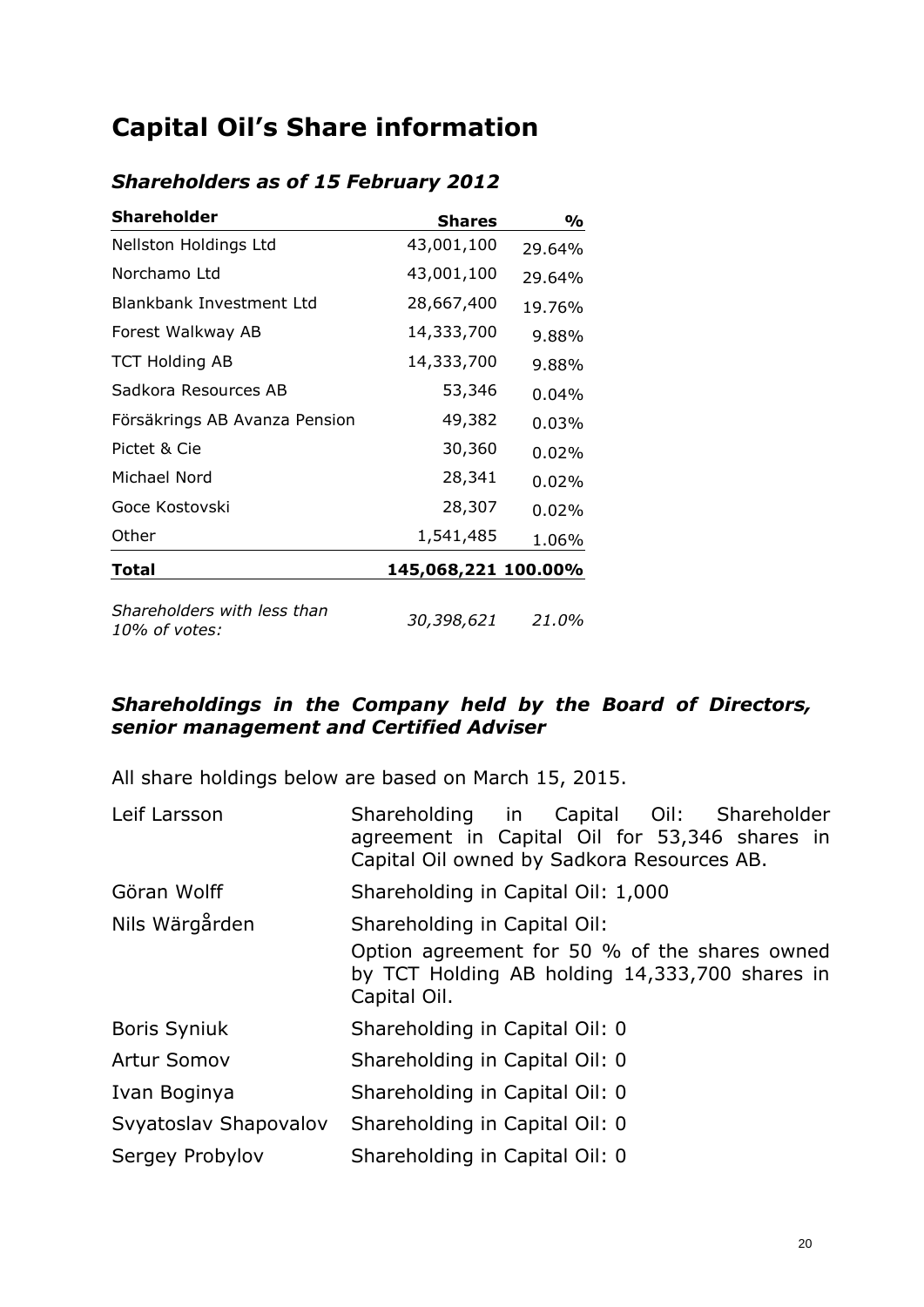| <b>Tore Sandvold</b>  | Shareholding in Capital Oil: 0             |
|-----------------------|--------------------------------------------|
| Henry Cameron         | Shareholding in Capital Oil: 0             |
| Dimitrios Dimitriadis | Shareholding in Capital Oil: 24,068 shares |
| Hans Lundgren         | Shareholding in Capital Oil: 0             |
| Knud Nørve            | Shareholding in Capital Oil: 0             |
| Certified Adviser     | Shareholding in Capital Oil: 0             |

# *Company's share capital*

Capital Oil's share capital consists of 145,068,222 shares each with par value of SEK 2.00, corresponding to a total share capital of SEK 290,136,444.

The shares are not divided into share classes.

Latest change in the Articles of association, which is available at the Company's web site, [www.capitaloil.se,](http://www.capitaloil.se/) was registered by the Swedish Companies Registration Office on [21 December 2011].

## *Transactions with related parties*

Capital Oil has consultancy agreements with the following related parties:

- Board Member Mr. Henry Cameron amounting to 90 000 EUR per year. The consultancy agreement has a duration of one year. There is no agreement concerning a prolongation of the agreement.
- Sadkora Energy AB which is controlled by Mr. Nils Wärgården who is CEO of Misen amounting to 240 000 EUR per year. The agreement has a duration until the end of 2012. If the agreement is not cancelled, it will continue to be valid for month at a time with one month notice.

### *Incentive programs*

At present, there is no incentive program in place for the Company's employees.

# **Legal proceedings, litigations and other relevant information**

As of current date, no pending or previous cases have been detected regarding Svenska Capital Oil (or Misen Enterprises) in Swedish Courts or in Courts in Ukraine.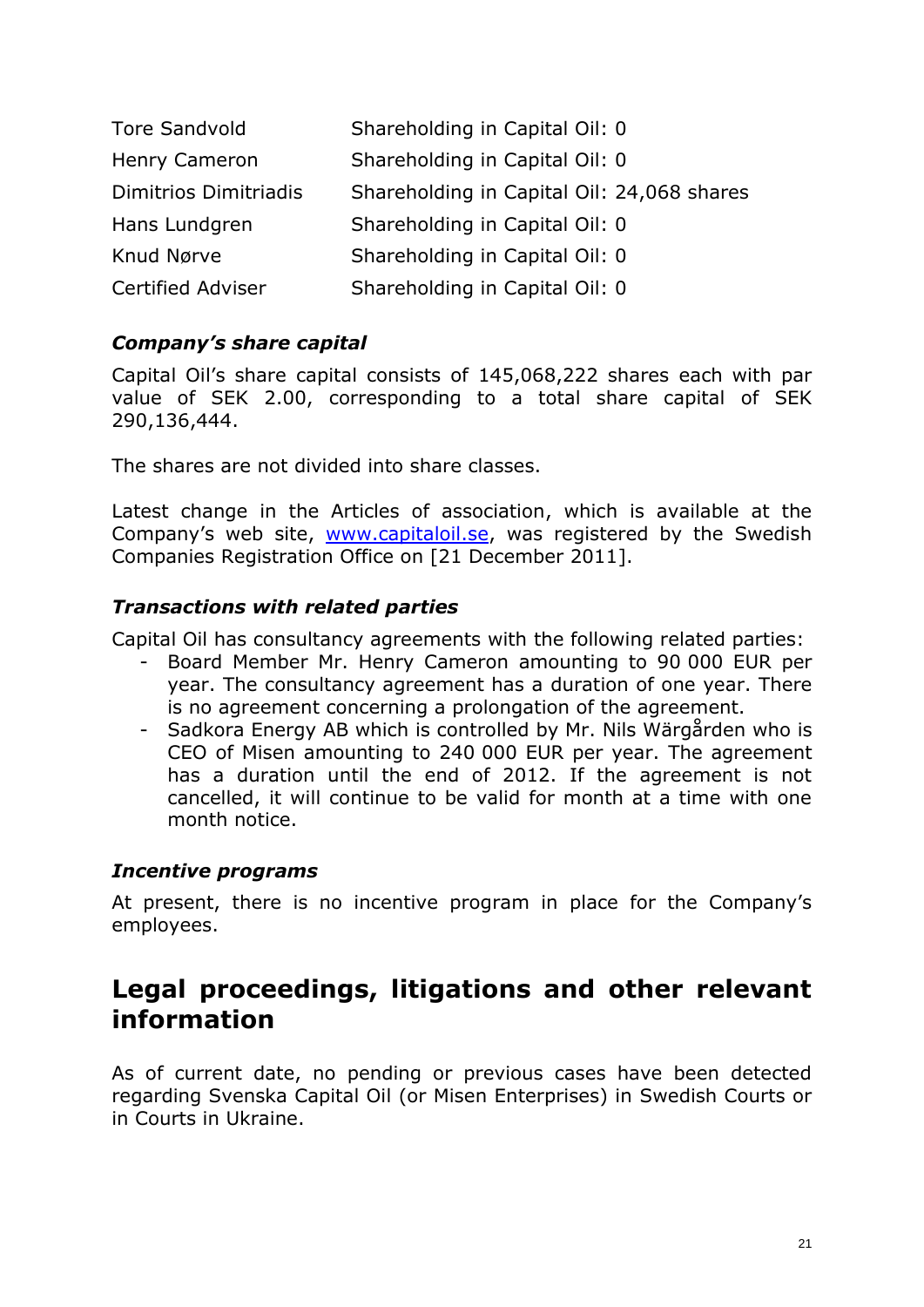Further, as of current date, no pending or previous registration matters have been detected regarding Svenska Capital Oil (or Misen Entreprises) at the Swedish Companies Registration Office regarding bankruptcy, liquidation or similar procedure.

The Swedish Patent and Registration Office has no registered patents or trademarks in the name of Svenska Capital Oil (or Misen Enterprises).

# **Dividend policy**

Capital Oil does not intend to give any dividends during the fiscal years 2011, 2012 and 2013. The company may decide to give dividends after 2013 if the financial situation is stable enough and if the decision to give dividends will not affect the needed investments in the company's operations.

# **Information policy**

For information about the information policy of Capital Oil, see attachment in Swedish.

# **Liability statement from the Board of Directors**

We declare that, to the best of our knowledge, the information provided in the Company Description is accurate and that, to the best of our knowledge, the Company Description is not subject to any omissions that may serve to distort the picture the Company Description is to provide, and that all relevant information in the minutes of board meetings, auditors' records and other internal documents is included in the Company Description.

Gothenburg March 2012 Capital Oil AB (publ.) Board of Directors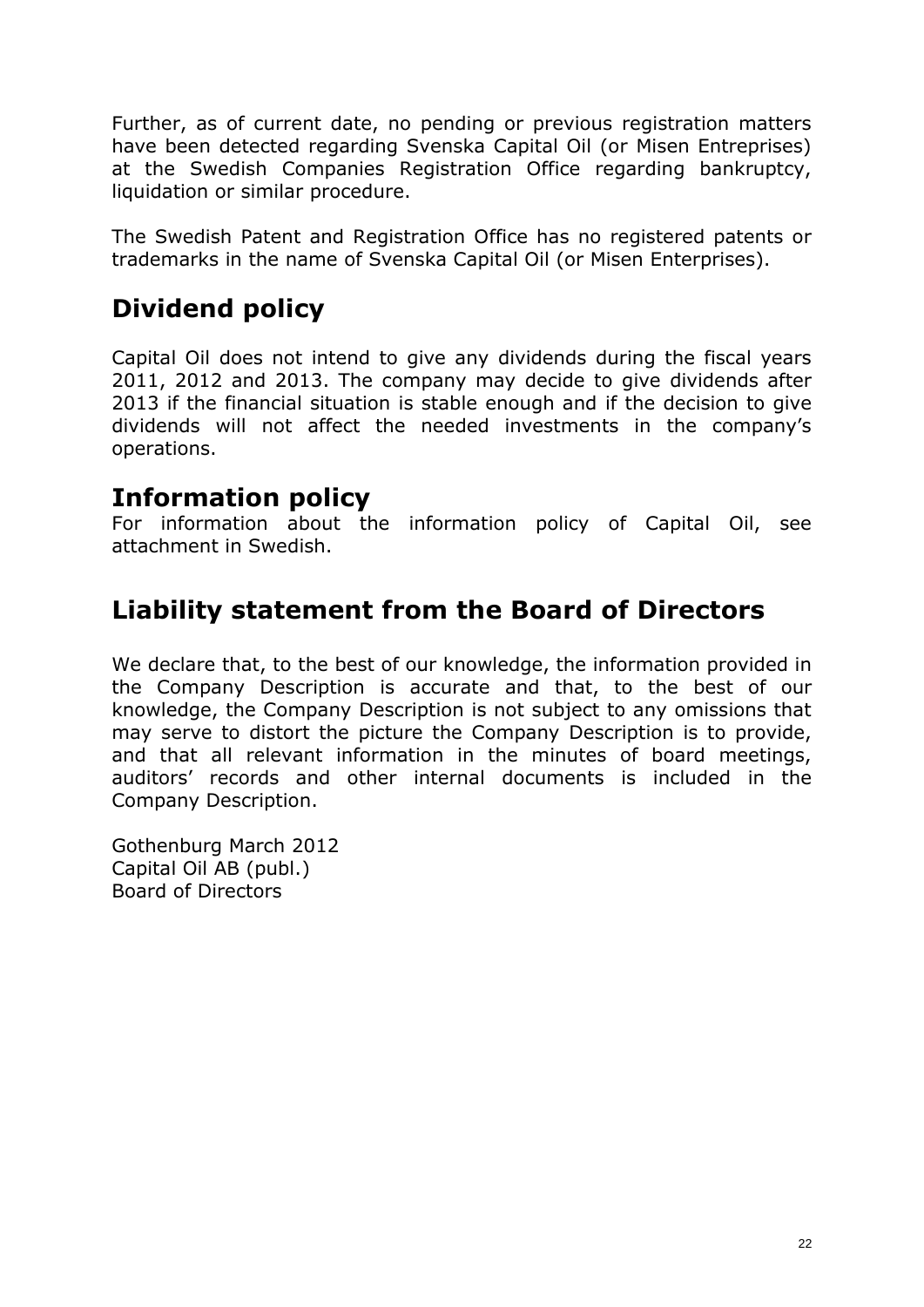# **Contact information**

Svenska Capital Oil AB Engelbrektsgatan 32 SE-411 37 Göteborg

Telephone: + 46 31 759 50 70 Fax: + 46 31 759 50 79

[info@capitaloil.se](mailto:info@capitaloil.se)

#### **Auditor**

KNL Revision AB Carl-Magnus Kollberg Carl Magnus Kollberg was elected at the Company's auditor on the Annual General Meeting on June 30, 2011. Address: Lilla Bommen 4 A SE-41104 Göteborg Telephone: +46 31 739 130 0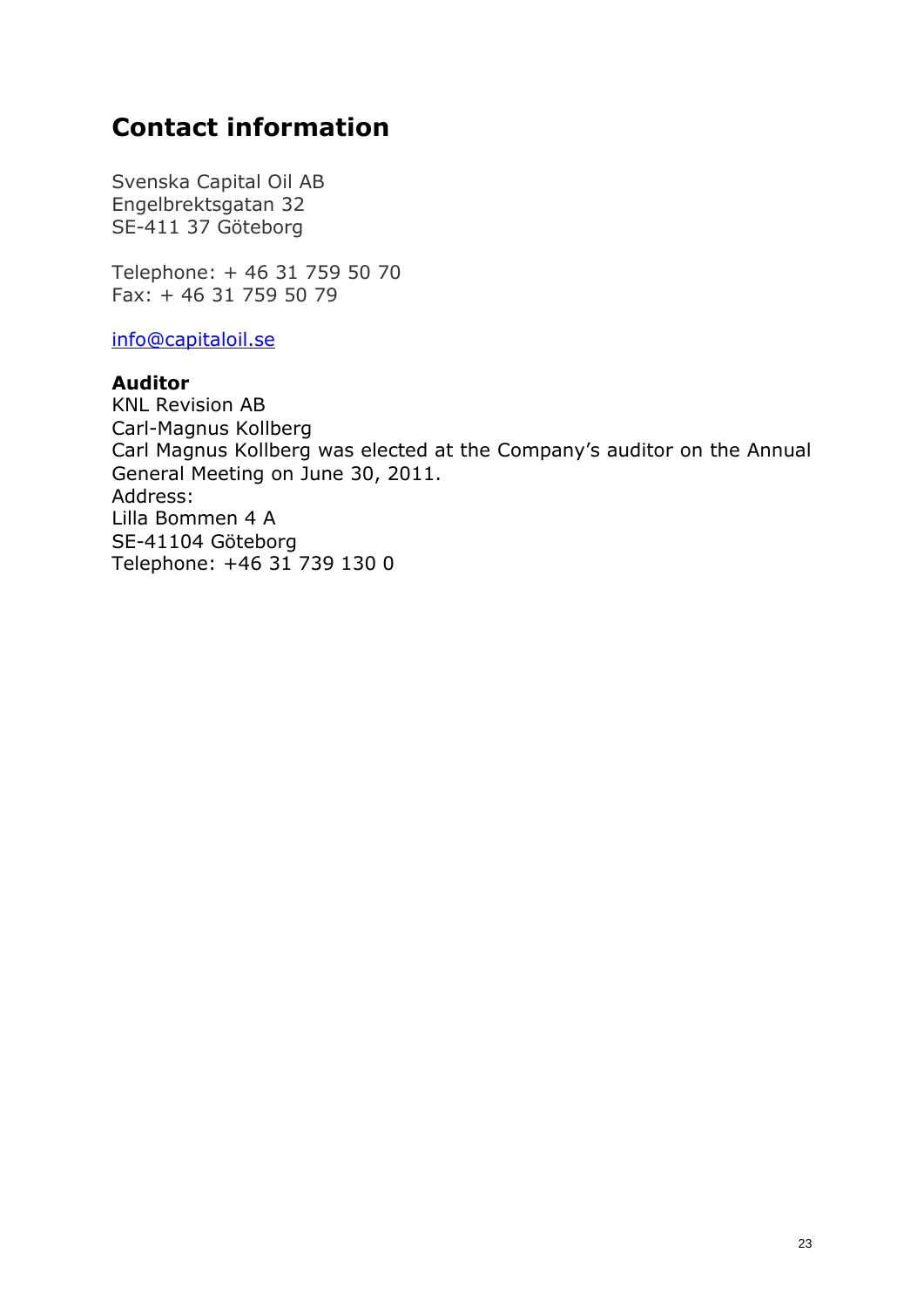# **Attachment**

# **Information policy for Capital Oil**

#### **Informationspolicy för Capital Oil AB (publ)**

Capital Oils information ska vara korrekt och relevant och ska presenteras på ett enhetligt och tydligt sätt.

#### **Extern information**

Capital Oil ska kontinuerligt förse aktieägare och andra intressenter med information som är trovärdig och relevant. Med hänsyn till att Capital Oil är ett publikt listat företag, får sådan information ej yppas externt som ej tidigare publicerats i årsredovisningar, delårsrapporter, kommunikéer eller liknande. Personer med insynsställning som tar del av information före offentliggörande är förbjudna enligt Insiderlagen att vidarebefordra eller utnyttja denna information för egen räkning.

#### **Intern information**

Information till anställda inom Capital Oil ska ha hög prioritet och en hög grad av öppenhet skall tillämpas.

#### **Talesperson**

Talespersonen för bolaget är VD. Då VD ej kan nås inträder Capital Oils styrelseordförande som talesperson. Anställda har alltid rätt att tala med media beträffande arbetsrelaterade ämnen inom respektive befattning.

#### **Informationsläckor och rykten**

Om rykten sprids eller misstanke uppstår att information läcker, ska Capital Oil noggrant undersöka innehållet i den information som cirkulerar. I förekommande fall ska börsen informeras och pressmeddelande sändas snarast möjligt. Capital Oil kommenterar aldrig rykten på marknaden.

#### **Kriser**

Uppstår kriser som kan tänkas påverka Capital Oils värde och/eller förtroende ska informationen koordineras med bolagets styrelse.

#### **Årsstämma**

Inom sex månader från utgången av varje räkenskapsår skall aktieägarna i Capital Oil hålla årsstämma. Kallelse till årsstämma skall offentliggöras i Dagens Industri, Post- och Inrikes tidningar, genom pressmeddelande samt publicering på bolagets hemsida.

#### **Pressmeddelande**

VD ansvarar för, initierar och utformar pressmeddelanden. Dessa skall delges bolagets Certified Adviser, Thenberg & Kinde Fondkomission AB före publicering. Pressmeddelanden publiceras på engelska och distribueras samtidigt till Stockholmsbörsen och nyhetsbyråer. Publiceringen sker via Cision, godkänd distributör av pressmeddelanden för börsnoterade företag. Pressmeddelanden ska finnas tillgängliga på Capital Oils webbplats så snart de publicerats.

#### **Finansiell information**

Finansiell information ska godkännas av Capital Oils styrelse före publicering. Delårsrapporter publiceras kvartalsvis, bokslutskommuniké och årsredovisning